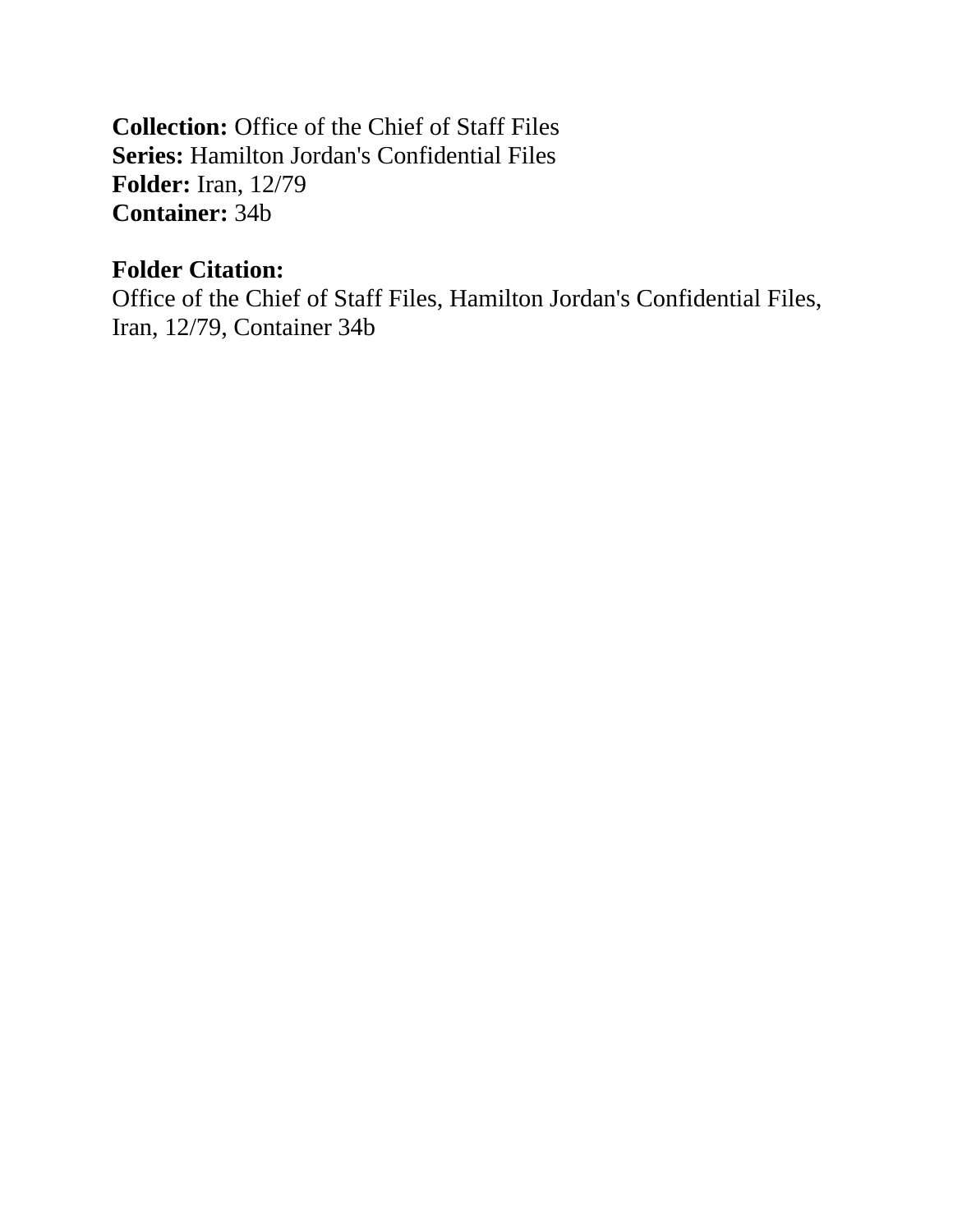#### **STATISTIC POINT EPISO NATIONAL ARCHIVES AND RECORDS SERVICE**

### WITHDRAWAL SHEET (PRESIDENTIAL LIBRARIES)

| <b>FORM OF</b><br><b>DOCUMENT</b> | <b>CORRESPONDENTS OR TITLE</b>                                                                                                                                      | <b>DATE</b>                     | <b>RESTRICTION</b>      |
|-----------------------------------|---------------------------------------------------------------------------------------------------------------------------------------------------------------------|---------------------------------|-------------------------|
| COZZESO.<br><u>.cotverp.</u>      | Aristides Royo to JC (3 pp.) potovitos 9/15/97<br>Aristides Roys to $E(2, pp.)$ (NEWE) $9/15/9$                                                                     | 12/28/79<br><del>12/28/79</del> | $\blacktriangle$<br>╼▅╼ |
| "COZIUSP.                         | Aristides Ruyu tu Revolutionary Council of the Islanic<br>Republic of Iran (4 PP.) OPENED g/15/97                                                                   | 12/28/79                        | $\mathbf{\tau}$         |
| corresp.                          | Aristidas Royo to Kevolutionary Council of the Islamic<br><b>Republic of tres (3 PP)</b> OPENED 9/15/97                                                             | 12/28/79                        | $\mathbf{r}$            |
| cerresp.                          | Sudugh Chuthundeh to Omar TOFijes (3 pp.) COGNEO 9/1497                                                                                                             | 12/21/79                        | ╼┻╾                     |
| -toffebp.                         | Sidegh Chotbszdah to Omar Forijos (3 pp.) (IDE.IEO 9/15/97                                                                                                          | 12/21/79                        | $\mathbf{r}$            |
| curt la pa                        | Ministey-of Foraign Affairs, Islands Republic of Iran<br>to Ministry of Foreign Affeirs, Republic of Ministry of Foreign Affeirs, Republic of $\frac{1}{Q}$         | 12/21/79                        | A                       |
| COLLESS.<br><b>SOCIALD.</b>       | Ministey of Foreign Affuirs, Republic of Janang to<br>Ninistwy of Foreign Affeirs, Lolenie Republic of-<br>Eren 2-ceptes (Spanish & English) opporto 9/144 x2/28/79 |                                 | ╼┻╾                     |
|                                   | -Badegh Chotbsatsk to Aristides Roye (2 pp.) $0$ $\mathcal{C} \cap \{ \bar{c} \cap q   q \}$ ) $2/21/79$                                                            |                                 | ┱                       |
| cerresp.                          | Sadagh Shotbsadeh to Ariotides Reya (2-ppr)-(following 12/21/79                                                                                                     |                                 | $\mathbf{\tau}$         |

FILE LOCATION

# Chief of Staff (Jordan)/Confidential File/Bon-6-of-8-(oug.)/Iran-Bec. 1979

 $\ddot{\phantom{0}}$ 

#### **RESTRICTION CODES**

(A) Closed by Executive Order 12065 governing access to national security information.<br>(B) Closed by statute or by the agency which originated the document.<br>(C) Closed in accordance with restrictions contained in the donor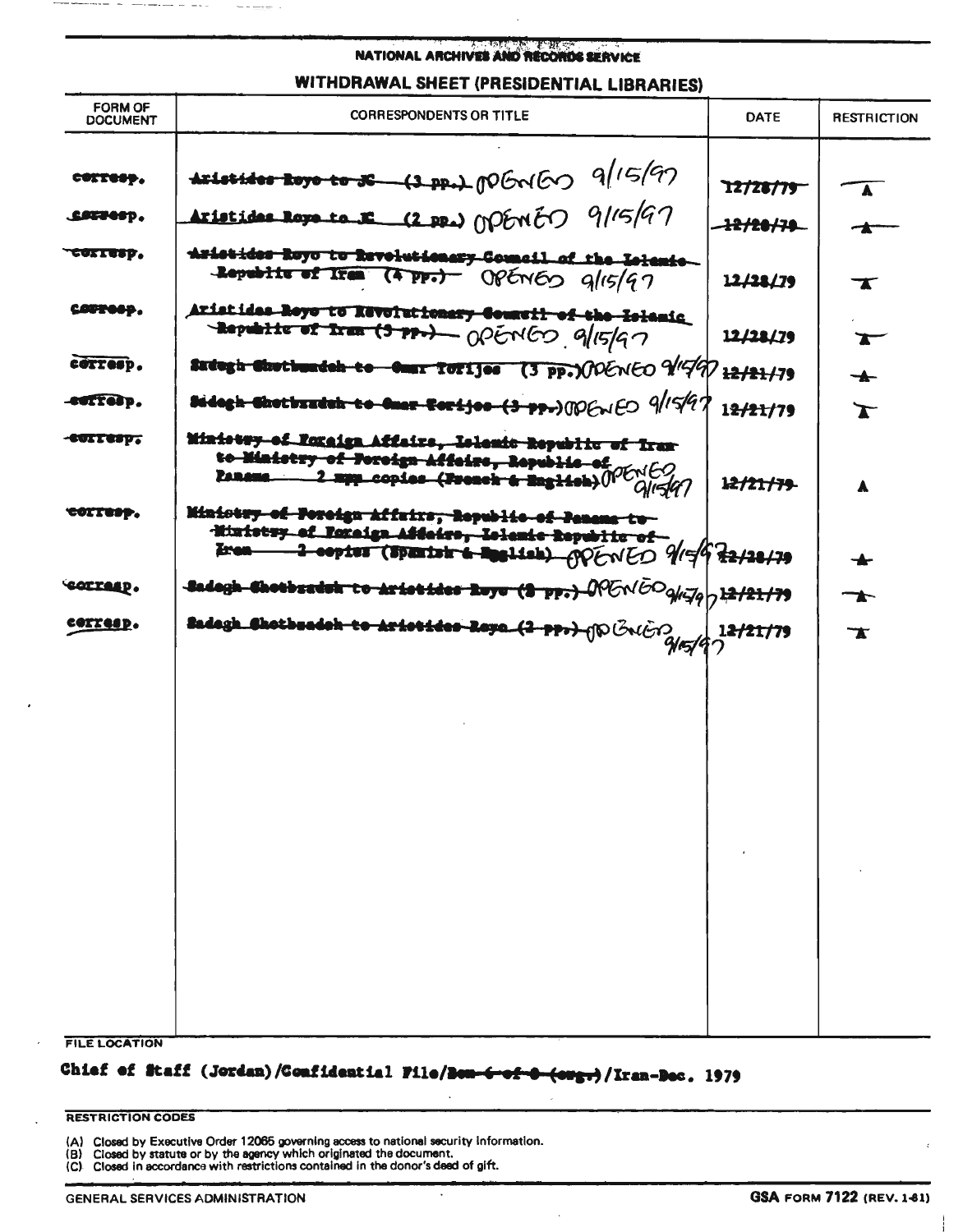(Original in French)

Ministry of Foreign Affairs Republic of Panama

..

Tehran, December 21, 1979

The Ministry of Foreign Affairs of the Islamic Republic of Iran presents its compliments to the Hinistry of Foreign Affairs of the Republic of Panama and in connection with the transfer by the United States of America of Mohammad Reza Pahlavi to Panama, wishes to draw the attention of the people and the government of Panama to the position of the people and the government of Iran concerning this subject.

The Iranian people have always sympathized with and admired the constant struggles of the Latin American peoples against the hegemony and imperialism of the united States on their continent. This was true for the struggle of the Panamanian people to recover their legitimate sovereignty over the Panama Canal. Confronted with this just struggle, the government of the United States continues to perpetrate plots in Latin American countries and to exert various pressures on the governments concerned, including especially your own, given the importance of the American military and economic interests in the Panama Canal Zone and the sad example of Chile demonstrates that the American government eschews no means to assure its selfish interests.

However, the courageous peoples of Latin America, more and more aware of the crimes committed by American imperialism in their countries, have been able to find in the solidarity of fraternal peoples and countries a new force in the

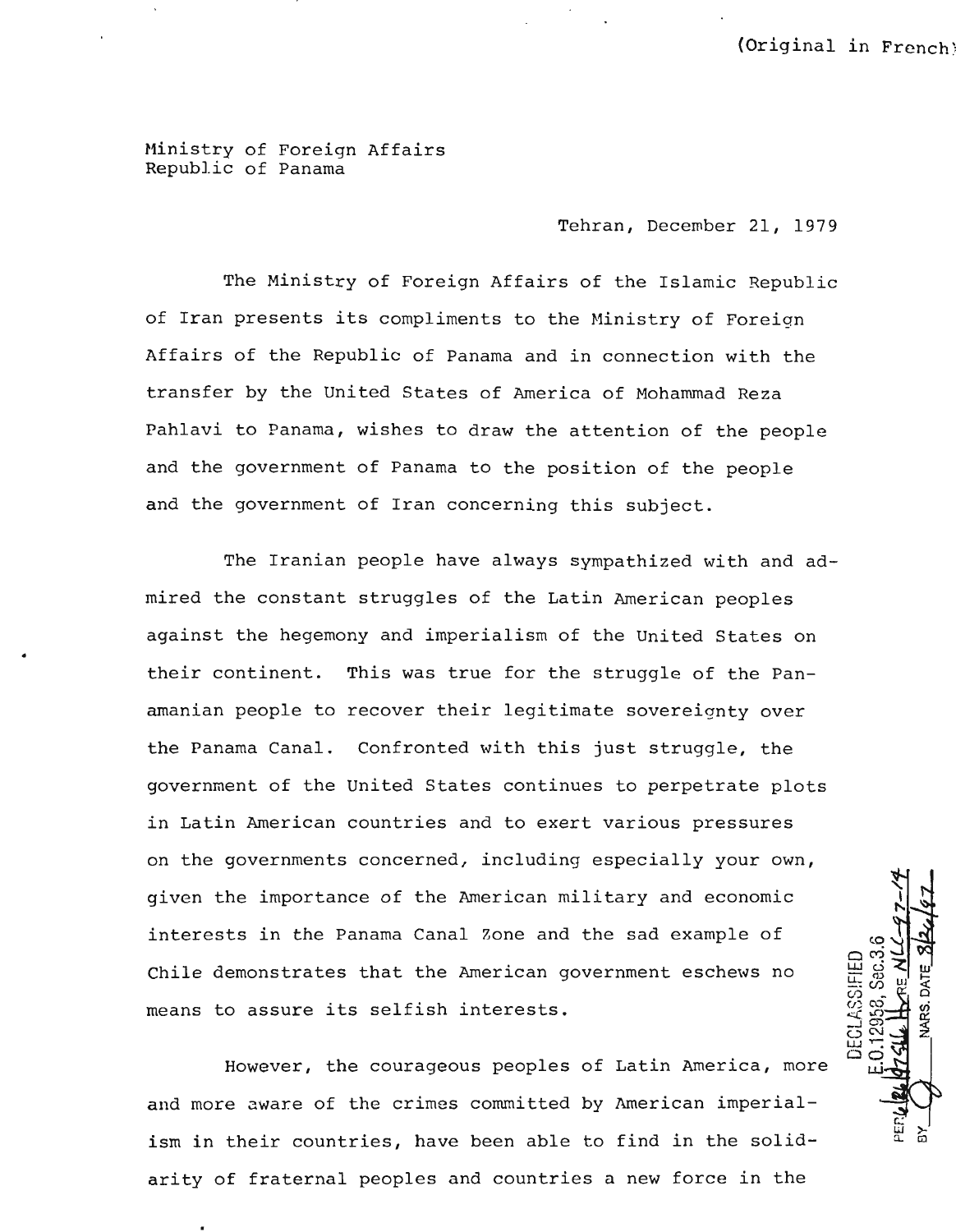struggle for their independence. The victorious combat of the people of Nicaragua against Somoza, a corrupt dictator beholden to American interests, is a glorious example.

But the valiant Sandinistas would not by themselves have been able to overthrow the hated dictatorship so soon without the aid and support of fraternal peoples and countries, particularly Panama.

Yet, so far as the deposed Shah of Iran is concerned, a corrupt and hated dictator above all others, and while the Mexican people, revolted by his crimes, refused to welcome him back, the government of Panama had to bow to the pressures of the United States and accept the transfer of the deposed Shah onto its soil .

Your people, in turn, have expressed their indignation at the presence of this criminal, and the street demonstrations of recent days are only the first signs. But whatever the pressures exerted on your government by the United States might be, we are persuaded that you will not allow yourselves to be separated from all peoples who struggle against the hegemony of the United States.

It may be that the Panamanian government, confronted by public opinion for the extradition of the Shah, believes itself constrained by the Latin American tradition concerning political asylum.

However, in accordance with Article 14-2 of the Univer-

(2)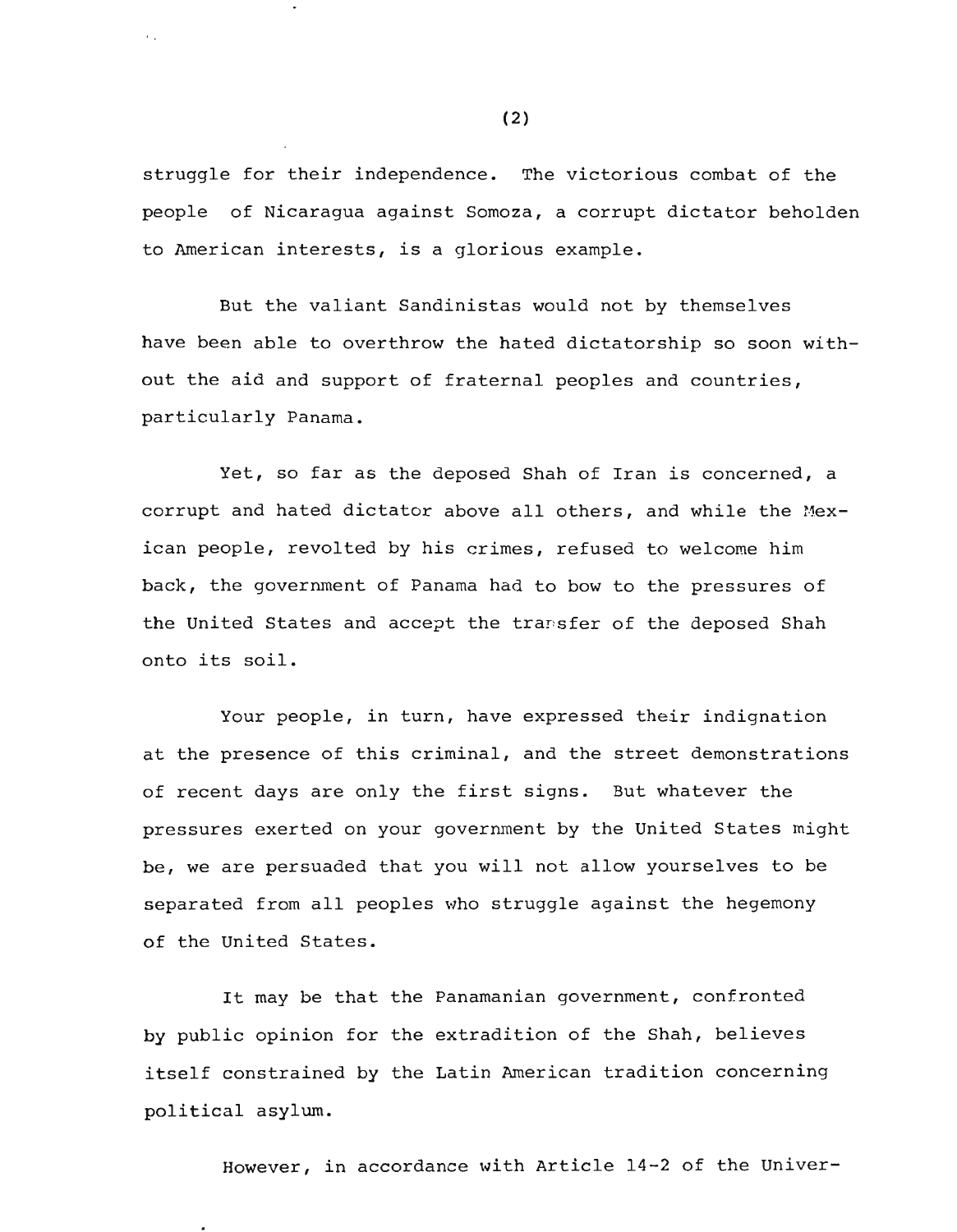sal Declaration of the Rights of Man, the right of political asylum cannot be invoked in the case of prosecution authentically founded on a common law crime. Is there any need to recall that the crimes, massacres, and tortures perpetrated by the deposed Shah of Iran were of such a magnitude that they can in no way be justified by political motives?

All the reports drawn up during these past ten years by non-governmental organizations of worldwide repute, and all the studies conducted by various impartial organs unanimously conclude that the deposed Shah and his accomplices were guilty of flagrant, massive and continual violations of the Rights of Man in Iran.

By tens of thousands the families of Iranian martyrs can bear witness to the murders and tortures perpetrated during the rein of the Shah at his direct order on that of individuals assigned by him to this ignoble task.

His crimes are of a scope and an enormity such that the international community, in its entirety is involved, and it is not possible to advance the pretext of the lack of a treaty of extradition between two particular countries in order to offer him asylum and protection.

On the same hand, the crimes committed by Mohammad Reza Pahlavi fall under the definition of "crimes against humanity," such as that formulated on the basis of the Nuremberg principles by a unanimous doctrine and jurisprudence under the Commission of Internationl Law of the United Nations Organization.

(3)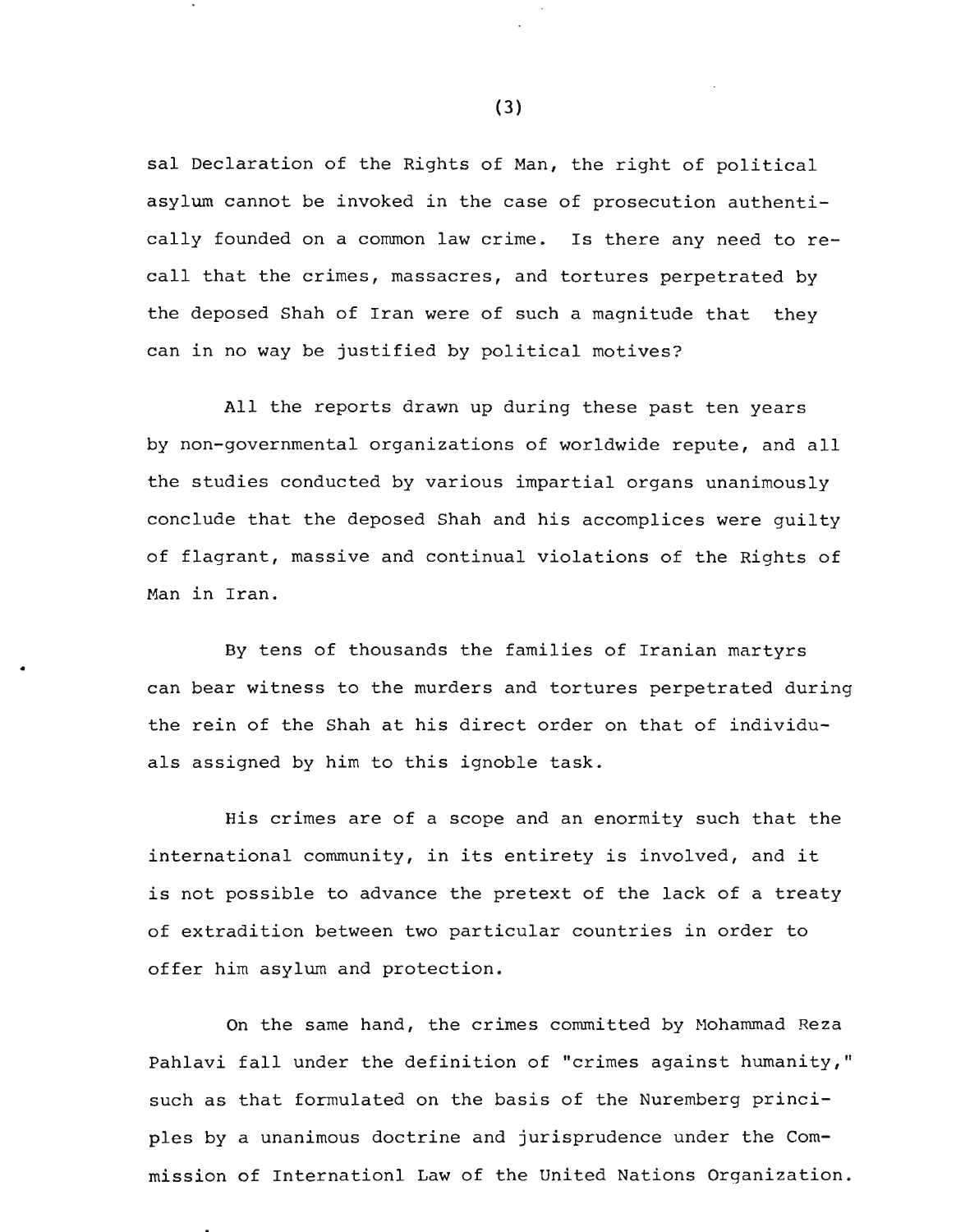On the other hand, to offer asylum to individuals guilty of crimes against humanity is to mock international standards and morality; it is to encourage all tyrants and criminals of this world and to stain irremediably the noble tradition of granting political asylum to those who truly fight for liberty and justice.

In demanding the extradition of Lohammad Reza Pahlavi, the Iranian people do not seek to quench a thirst for vengeance, but legitimately desire that the deposed Shah answer to his crimes and unmask all the plots which enabled him, during 25 years, to establish a veritable organized terror and to smother the voice of the people in the somber prisons of Savak.

In demanding this extradition, the Iranian people wish to demonstrate that oppressed nations of the world will no longer allow imperialist powers to play with their destiny, scorn their national pride, forge coups d'etat at the whim of their interests or impose upon helpless people tyrants servilely devoted to foreign orders.

In this anti-imperialist struggle, all oppressed peoples should be united, and we hope that the people and the government of Panama will understand the true direction of this fight and will refuse to submit to the diktats of the united States of America.

The Ministry of the Foreign Affairs of the Islamic Republic of Iran takes this occasion to renew to the Ministry of Foreign Affairs of the Republic of Panama the expression of its

(4)

 $\pmb{\epsilon}$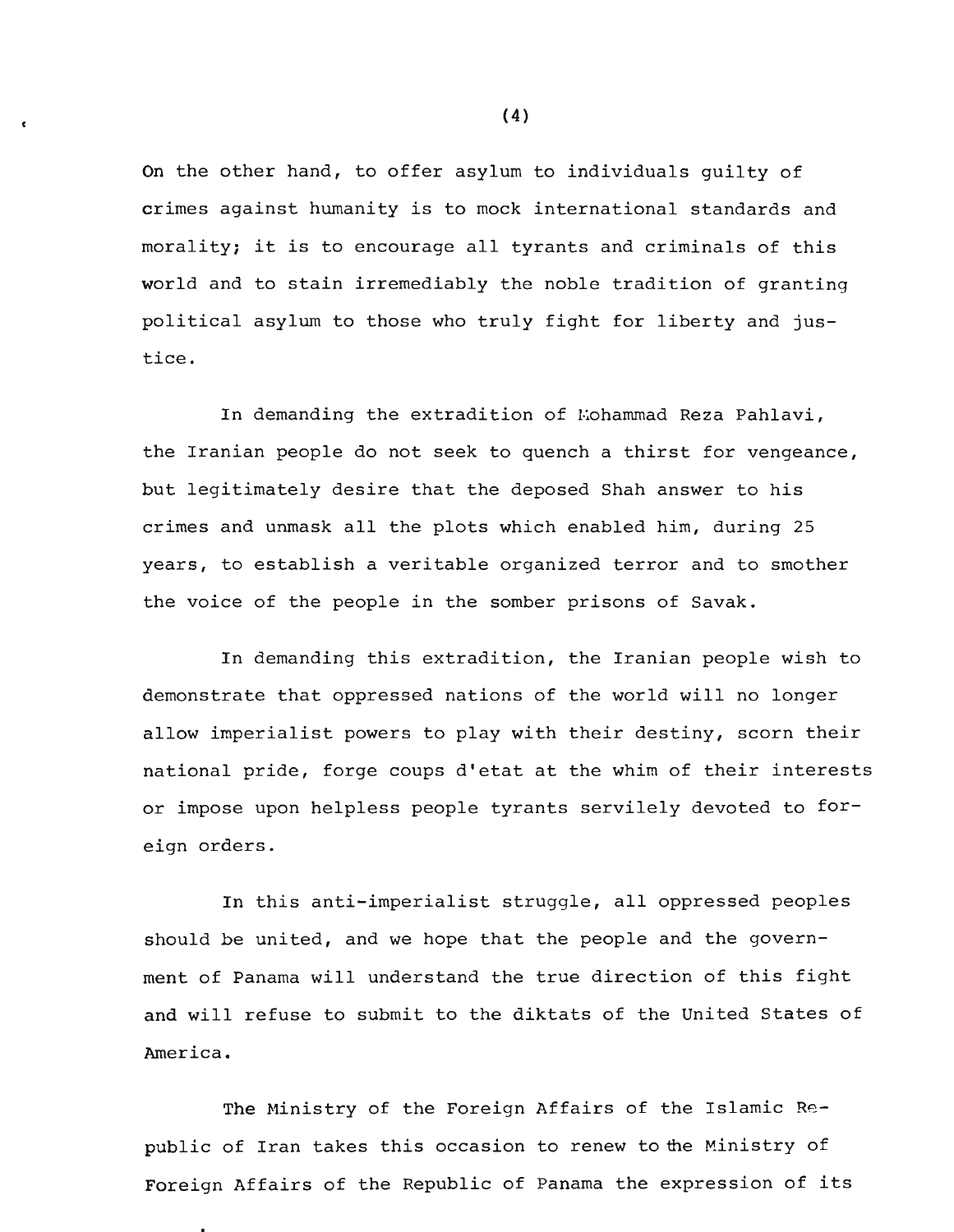highest consideration.

 $\frac{1}{k} = \frac{1}{k}$ 

 $\overline{a}$ 

 $\sim 10^{-1}$ 

 $\ddot{\phantom{0}}$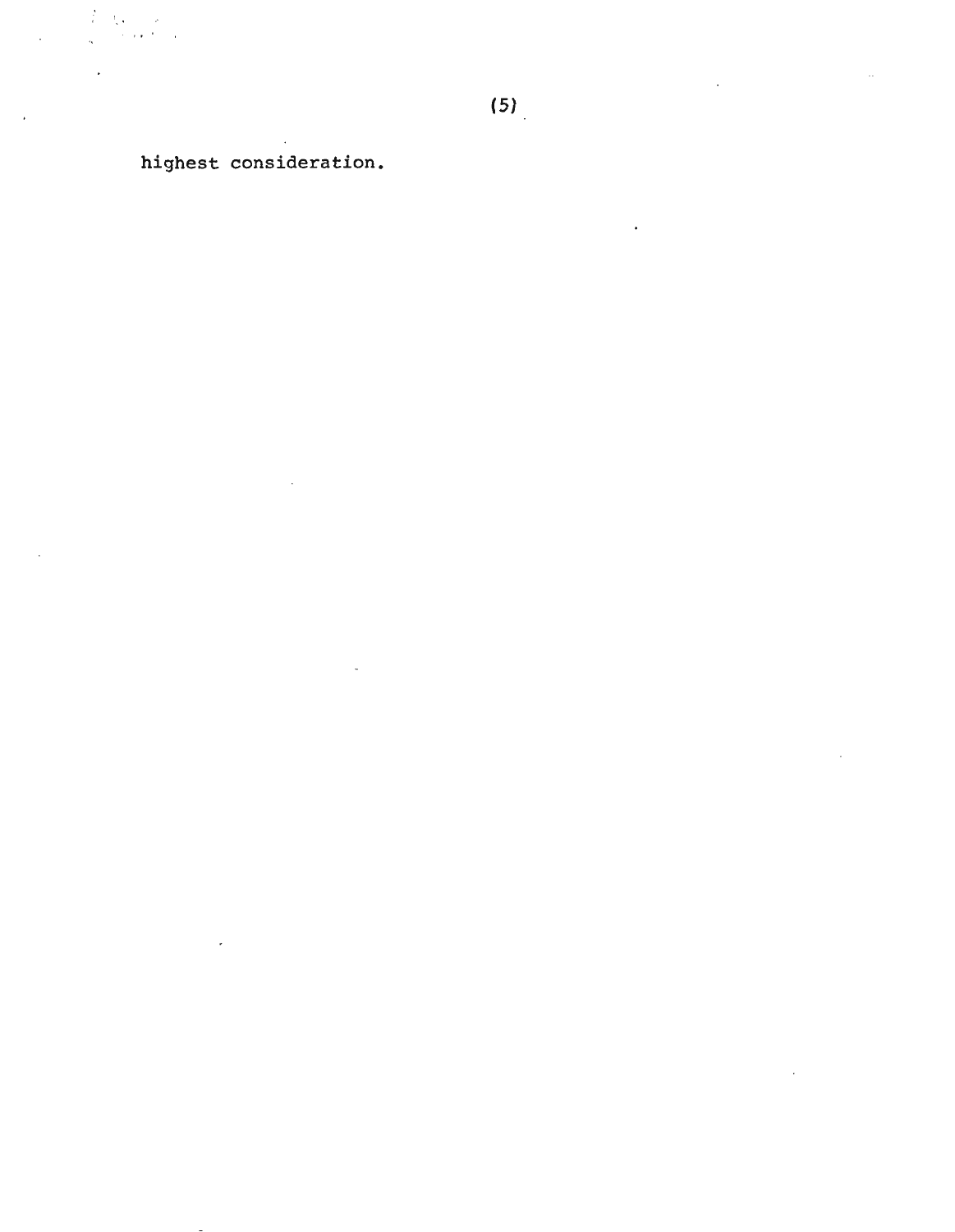

MINISTERE DES AFFAIRES ETRANGERES DE LA REPUBLIQUE ISLAMIQUE D'IRAN

> Téhéran, le 21 Decembre 1979

Le Ministère des Affaires Etrangères de la République Islamique de l'Iran présente ses compliments au Ministère des Affaires Etrangères de la République de Panama, et en relation avec le transfert par les Etats-Unis d'Amérique de Mohammad Reza Pahlavi au Panama, tient à attirer l'attention du peuple et du gouvernement du Panama sur la position du peuple et du gouvernement de l'Iran à cet égard.

Le peuple Iranien a toujours sympathisé avec et admiré les luttes constantes des peuples latino-américains contre l'hégémonisme et l'impérialisme des Etats Unis sur leur continent. Ainsi en est-il de la lutte du peuple panaméen pour recouvrir sa légitime souveraineté sur le Canal de Face à cette juste luite, le gouvernement des Etats Unis n'a cessé Panama. de perpétrer des complots dans les pays latino-américains et d'exercer des pressions diverses sur les gouvernements concernés y compris et surtout le votre, étant donné l'importance des intérêts militaires et économiques américains dans la zone du Canal de Panama. Et le triste exemple du Chili démontr que le gouvernement américain ne recule devant aucun procédé pour assurer ses intérêts égoistes.

Cependant les courageux peuples d'Amérique Latine, de plus en plus conscients des crimes commis par l'impérialisme américain dans leur pays, ont su trouver dans la solidarité avec les peuples et pays frères, une force nouvelle dans la luite pour leur indépendance. Le combat victorieux du peuple du Nicaragua contre Somoza, dictateur corrompu et asservi aux intérêts américains en est un glorieux exemple.

Sec.3.

PER<sub>.</sub>

**CLASSIFIED** 

Mais les vaillants Sandinistes n'auraient pû à eux seuls renverser de sitôt la dictature haie sans l'aide et l'appui des peuples et pays frères, en particulier le Panama.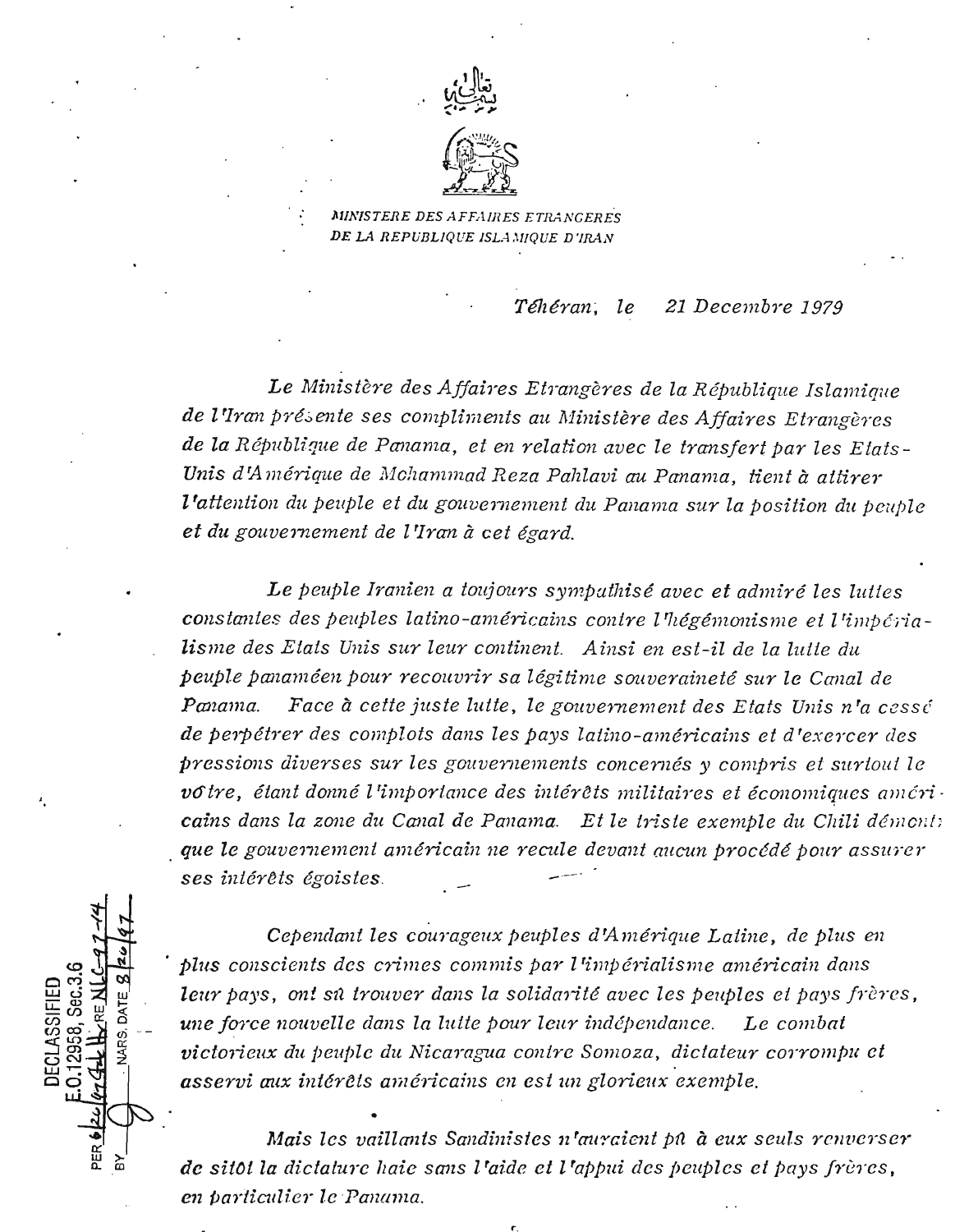



*MINISTERE DES AFFAIRES ETRANCERES DE LA REPUBLIQUE ISLAMIQUE D'IRAN* 

-2-

*Pourlant en ce qui concerne le chalt dechu d'Iran, dictateur corrompu et Itai' entre tous, alors que lepeuple mexicain reuolte par ses crimes, s 'est refuse a <sup>1</sup>'accueillir a nouveau, le gouuernement du Panama a da ceder aux pressions des Etats Unis et accepter le transfert du chalz decliu sur son sol.*

*Vot're peuple a son tour a exp rime son indignation envers la presence de ce criminel , et les manifestations de rue de ces deriders jOU1'S n 'en sont que les premiers signes. Mais quelles que scient les pressions exerc ees par les Etats Unis sur votre gouuernement, nous* sommes persuddés que vous n'accepierez pas de vous séparer de votre *peuple et de tous les peuples qui luttent contre L'lieg emonie des Etats-Unis.*

*Par ailleurs , le gouuernement panameen, face a la pression de 1'opinion Publique pour 1'extradition du chah, pour rait se croire limite par la tradition latino-americaine concernant l.'asile politique.*

*Cependant , en conformite avec 1'article* 14 § 2 *de la Declaration Uniuerselle des Droits de 1'Homme; le droit d'asile ne peut etre inuoque dans le cas de poursuiles reellement fondees SZl1' un crime de droit commun. Est-il besoin de rappeler que les crimes, mass acres et tortures perp etres par le chalt decliu d'Iran fureni d rune ainpleur telle, qu'ils ne peuoent en aucune maniere etre justifies par des motifs politiqucs*

*Tous les rapports etablis ces nix dernieres annees par des Organisations non gonuerncmentalcs de reputation mondiale , toutcs les eludes menccs par diners organismes impartiaux, conclucnt a l 'unanimitd que lc cliali dccliu et ses complices se sont rendu coupobles de violations fl.agranles , massiucs et continucllcs des Draits de I 'Ilomme •* nn Trom

t'.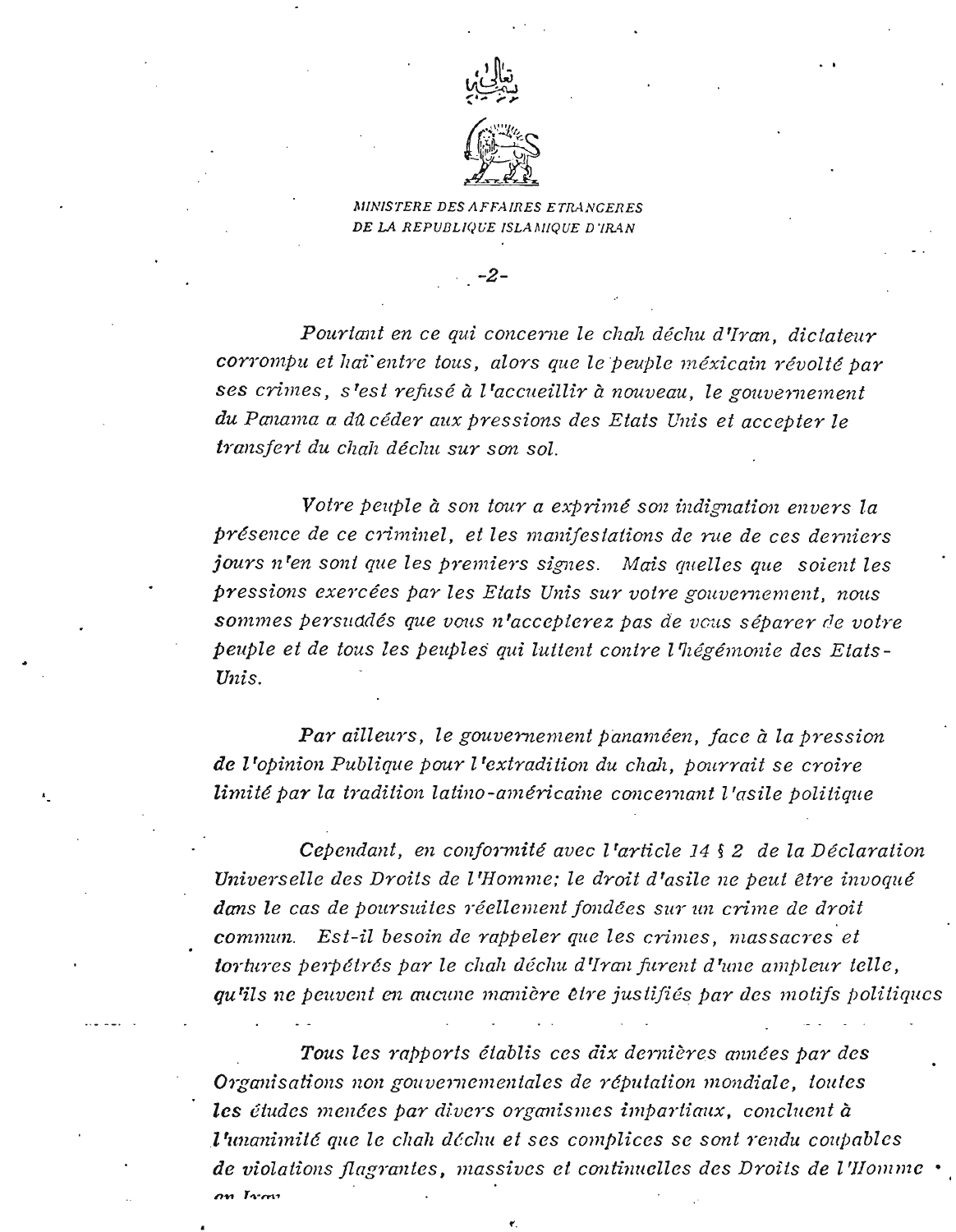

MINISTERE DES AFFAIRES ETRANGERES DE LA REPUBLIQUE ISLAMIQUE D'IRAN

 $-3-$ 

C'est par dizaines de milliers que les familles des martyrs Iraniens peuvent témoigner des meurtres et tortures perpétrés durant le règne du chah sur son ordre direct ou celui des personnes assignées par lui à cette tâche ignoble.

Ses crimes sont d'une portée, d'une envergure telles que la Communauté internationale dans son ensemble est concernée, et l'on ne saurait avancer le prétexte du marque de traité d'extradition entre deux pays particuliers pour lui offrir asile et protection.

D'une part, en effet, les crimes commis par Mohammad Reza Pahlavi entrent dans la définition des "crimes contre l'humanité" telle que formulée sur la base des principes de Nuremberg, par une doctrine et une jurisprudence unanimes, dont la commission de Droit International de l'Organisation des Nations Unis. D'autre part, offrir l'asile  $\hat{a}$  des personnes coupables de crimes contre l'humanité, c'est bafouer les normes et la moralité internationales, c'est encourager tous les tyrans et criminels de ce monde, enfin c'est entâcher irrémédiablement la noble tradition de l'octroi de l'asile politique à ceux qui luttent véritablement pour la Liberté et la Justice.

En éxigeant l'extradition de Mohammad Reza Pahlavi, le peuple Iranien ne cherche pas à assouvir une soif de vengeance, mais réclame légitimement que le chah déchu réponde de ses crimes et dévoile tous les complots qui lui permirent pendant plus de vingt cinq ans d'établir une véritable terreur organisée et d'étouffer la voix du peuple dans les sombre prisons de la Savak.

En exigeant cette extradition, le peuple Iranien tient à démontrer que les nations opprimées du monde ne permellront plus aux puissances. impérialistes de se jouer de leur sort, de mépriser leur fierté nationale, de forger des coups d'Elat au grè de leur intérêts et d'imposer aux peuples démunis des tyrans servilement dévoués aux ordes étrangers

 $000000/$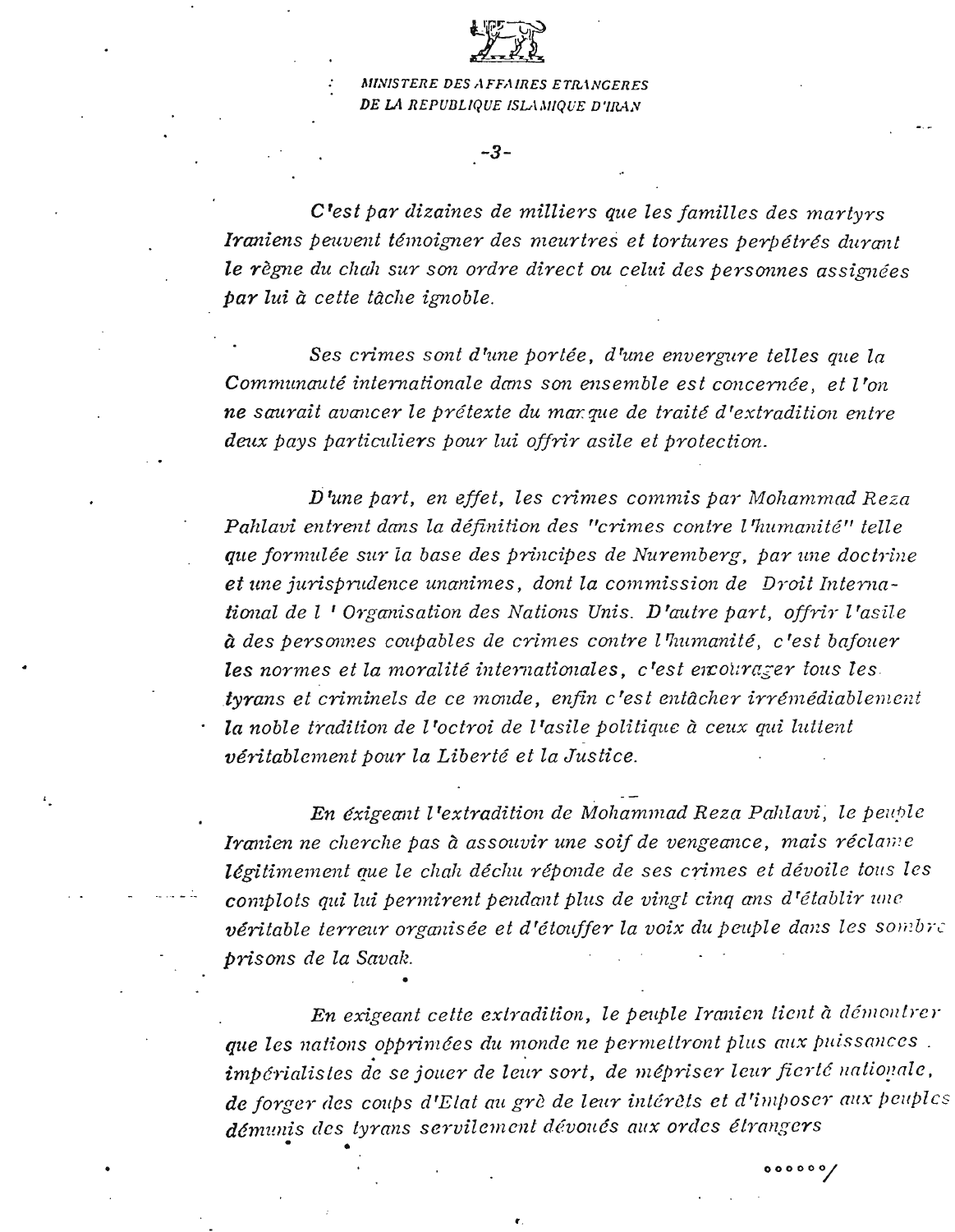

MINISTERE DES AFFAIRES ETRANGERES DE LA REPUBLIQUE ISLAMIQUE D'IRAN

Dans cette lutte anti impérialiste, tous les peuples opprimés doivent être solidaires, et nous espérons que le peuple et le gouvernement du Panama comprendront le vrai sens de ce combat et refuseront de se soumeltre aux diktats des Etats Unis d'Amérique.

Le Ministère des Affaires Etrangères de la République Islamique de l'Iran saisit cette occasion pour renouveler au Ministère des Affaires Etrangères de la République du Panama, l'expression de sa haute considération.

Ministère des Affaires Etrangeres Republique de Panama.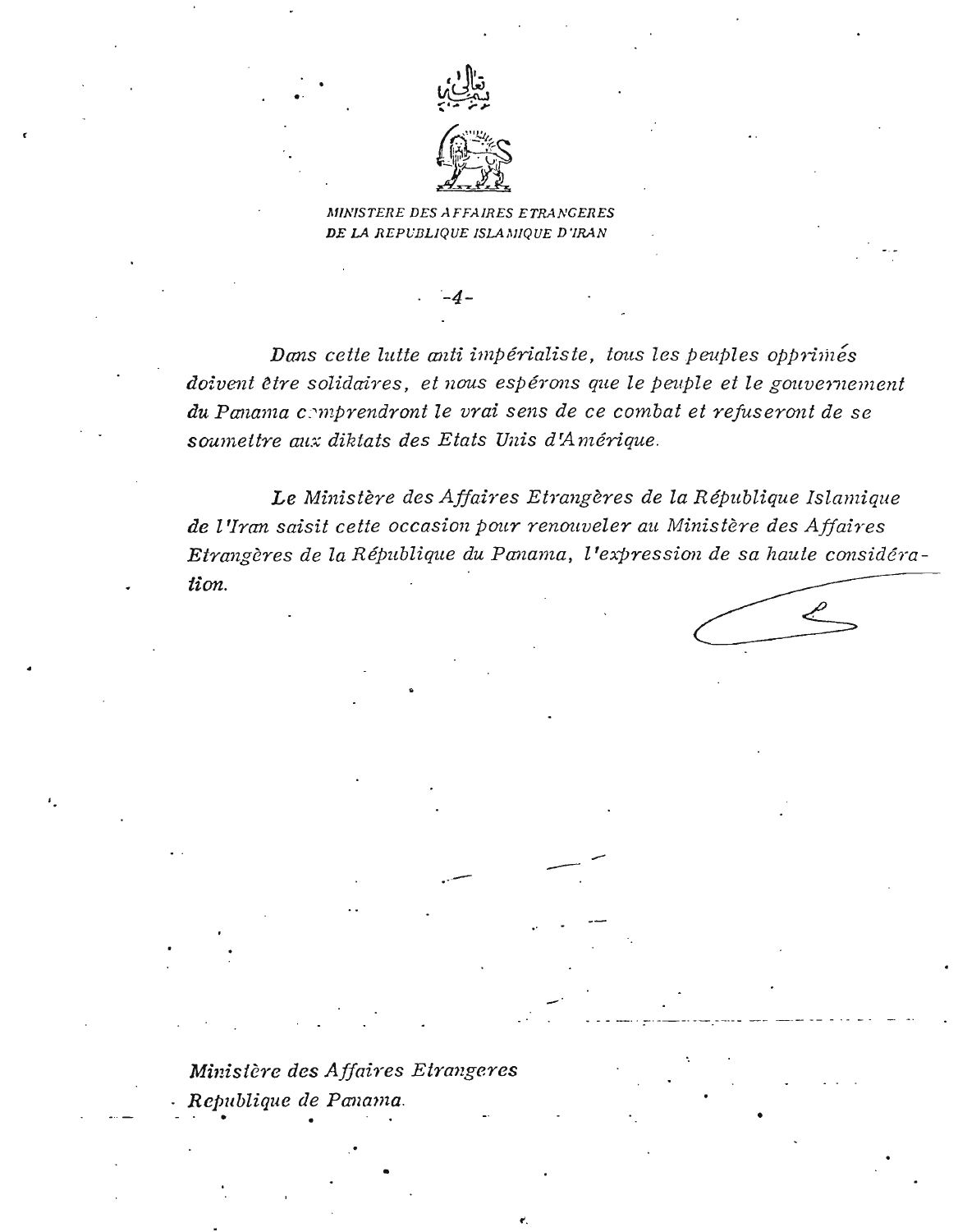His Excellency General Omar Torijos Republic of Panama

Tehran, December 21, 1979

Excellency,

 $\zeta$  .

The Revolutionary Council and the Minister of Foreign Affairs of the Islamic Republic of Iran, addressing respectively the President and the Minister of Foreign Affairs of the Republic of Panama, have this day officially submitted the request of the Government of Iran for the extradition of Mohammed Reza Pahlavi, recently transferred to Panama.

However, knowing your prestigious background of antiimperialist struggle and your faith in the cause of independence, liberty, and justice, I wish to address personally to you the appeal of the Iranian people, which I am convinced you will understand and support.

In effect, whether in Panama, where by the force of your will and the perseverance of your struggle you were able  $\phi$ to break the vise of U.S. hegemony and affirm the national sovereignty of your country over the Panama Canal; or in Nicaragua, a domain reserved at the time for American imperialism, where your contribution to the overthrow of Somoza, a corrupt dictator beholden to foreign interests, was preeminent; or even throughout the Latin American continent, you have always proved to be at the side of oppressed and exploit ed peoples in their struggles against the imperialism of the

m  $\vec{D}$ NARS. DATE 82  $\frac{1}{\alpha}$  $\mathbb{E}\, \mathbb{E}$ ~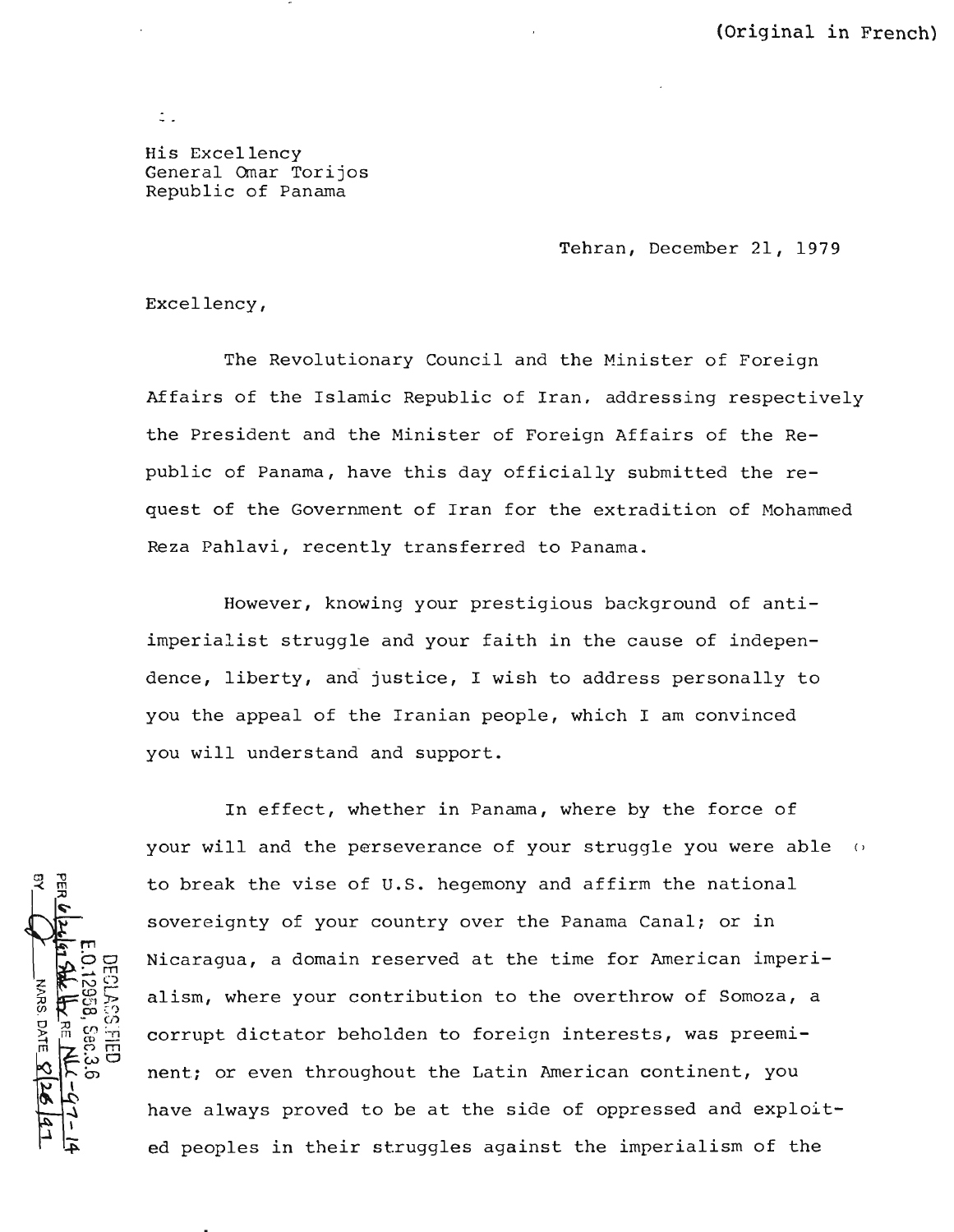United States of America and the dictatorship of its lackeys.

You can therefore understand, Excellency, better than anyone else, the profound sense and thrust of the Iranian Revolution, a formidable revolt of a united people against a corrupt and criminal dictatorship in the service of imperialist interests.

The *man* whom the Iranian people seek in order that he be judged and held accountable for his crimes is not a political refugee; his rein represents more than 25 years of organized terror, of murders, of tortures, of pillages $\int_{0}^{\rho}$  of national wealth, and betrayal of the people; I am convinced that you will not allow him to be received and protected in the same manner as the valiant combatants for liberty and justice on behalf of whom the noble tradition of political asylum was established.

I'therefore respectfully ask you to use your prestige and influence in ander that the process for the extradition of the deposed Shah can be initiated without delay.

Public proceedings held in Panama to determine the extradition of Mohammad Reza Pahlavi, while unmasking yet again the multiple crimes committed by the deposed Shah and revealing certain elements of the plots perpetrated by the United States and the CIA to impose on the Iranian people this man beholden to their interests, would certainly mobilize public opinion, both in Panama and throughout the whole world, against all tyrants and dictators who are imposed on helpless peoples by

(2)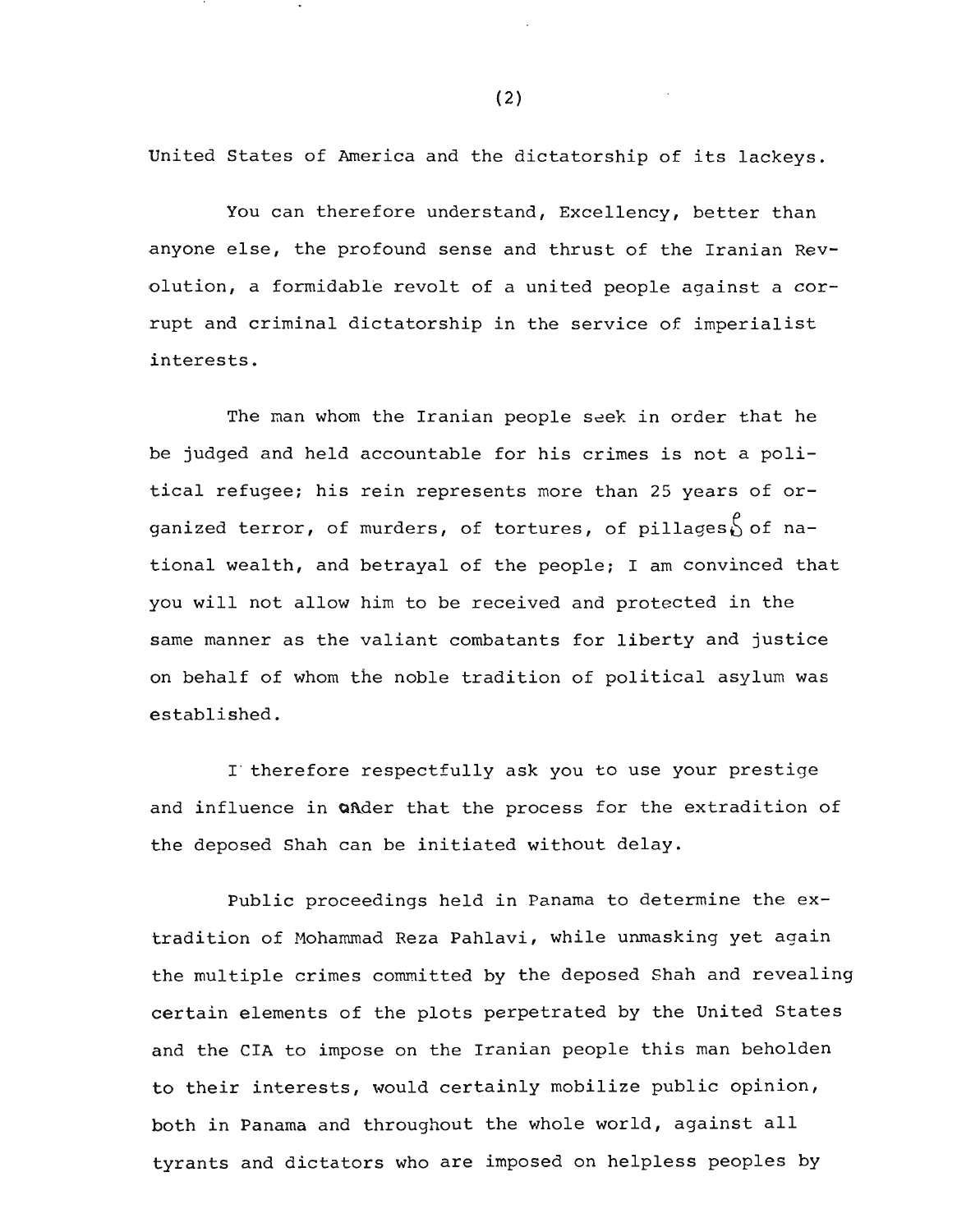selfish imperialist interests protected by so-called Rights of Man, which they themselves so often mock *in* the course of his tory.

Excellency, the role which you might assume in this matter could be critical for the future of relations between imperialist powers and developing countries, and for the cause of independence, liberty, and justice in the countries of Latin America, Asia, and elsewhere.

Hoping that you will spare no effort in this direction, I ask you to accept, Excellency, the expression of my highest consideration.

> Sadegh Ghotbzadeh Minister of Foreign Affairs Member of the Revolutionary Council of the Islamic Republic of Iran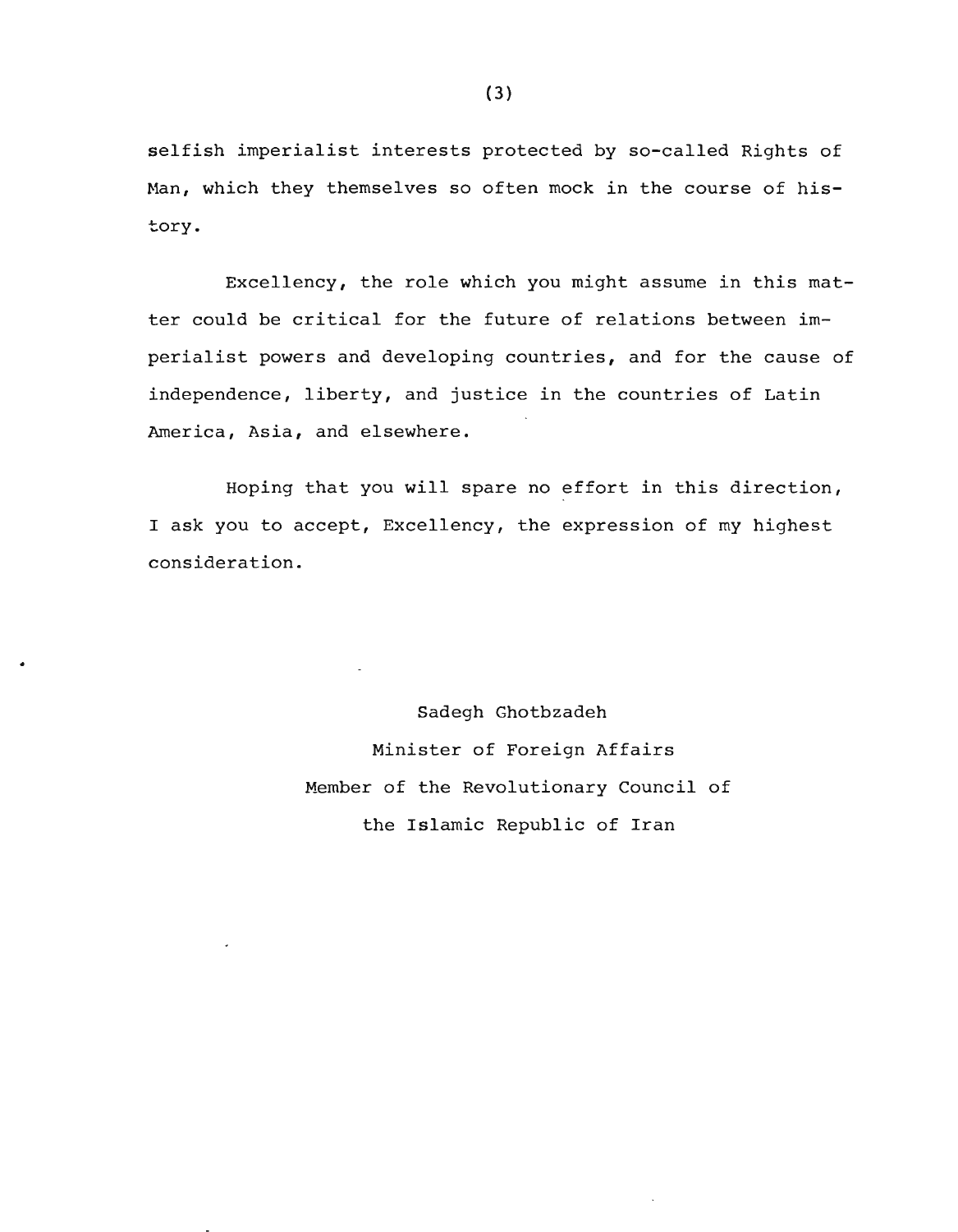

*M1N1STEIlE DES ,\FF,\/llES ETIV\NCERES DE !J\ REPUDLIQUE ISLA,\IIQUE D'1RAS*

*Teheran, le* 21 *decembre 197*

## *Excellence,*

r

•

*Le Conseil Reuoluiionnaire et le Ministere des Affaire s Eirangeres de la Republique Islamique de l 'Iran, s 'adres sant respectiuement catPresident et au Minis tere des AJJaires Etrangeres de la Republique de Panama, ont a ce jour soumis officiellement la demande du Gouuernement de l'Iran pour 1'extradition de Moltarnniad Reza Pahlaui, r ecemment transfere au Panama.*

*Cependant, connaissant volre passe p restigieux de lutte anti-imp erialiste et volre foi dans la cause de 1'independance , de la liberte et de la justice, je liens a VOllSadress er p ersonnellement la requete du peuple Iranien dont je suis conuaincu que VOltS:saurez la combrendre et La defendre .*

*En eifel, que ce soil au Panama oil par la force de volre uolonte et la perseverance de votre lutte , VOllSavez s11 briser le carcan de I 'hegcmonie des Etats Unis et affirrner la souuerainete naiionale de votre pays sur le canal de Panama: au Nicaragua, domaine alors reserve de L'imp erialisrne americain, ou volre . contribution all renuersement de Somoza, dictateur corrompu et asserui aux intereis etrangers a ete capitale, ou meme SUY I 'ensemble . \_.. du continent latino-m!zericain: VOltSVOltS etes toujours affir me aux cates des peuples opbrimes et exploitee dans leurs luties centre l 'imperialisme des Etats Unis d'Amerique et la diclature de ses valets.*

*.VOtlSpouuez done Excellence, mieux que quiconquc , cornp rcnd rc* **le sens profond et la portée de la Révolution Iranienne, formidable révolt.** *d'un pcuple uni contrc une dictature corroinpuc et criminelle aux s erulccs des inierets impiirialistcs.* DECLASSIFIED

oooooy

 $: 0.12958,$  Sec.3.6

 $NARS$  DATE  $Q$ 

PER 6126 PM STAKE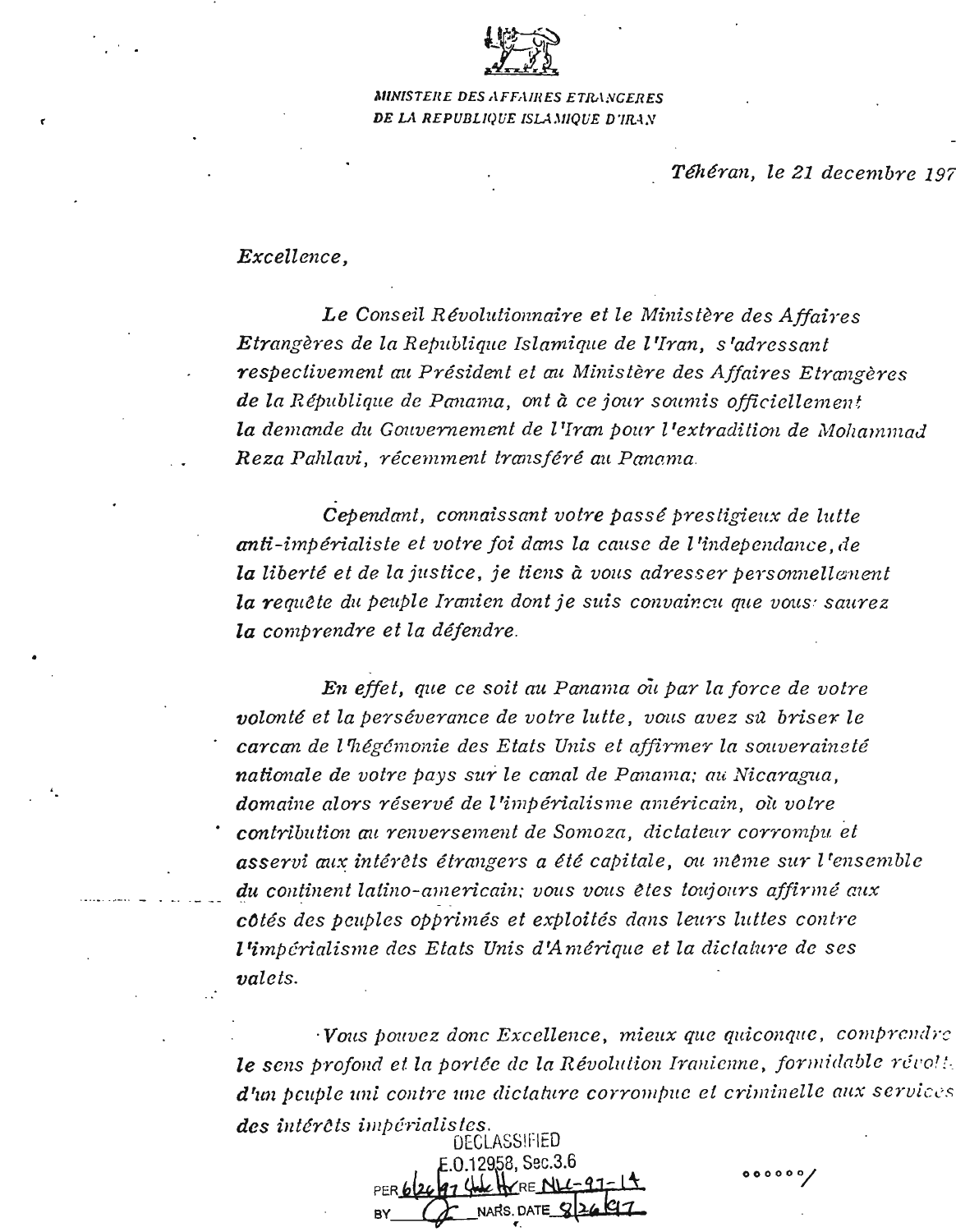

**INISTERE DES AFFAIRES ETRANGERES** DE LA REPUBLIQUE ISLAMIQUE D'IRAN

L'homme que le peuple Iranien réclame pour qu'il soit jugé et réponde de ses crimes n'est pas un réfugié politique, son règne représente plus de vingt cinq ans de terreur organisée, de meurtres, de tortures, de pillages des biens nationaux et de trahison du peuple; je suis convaincu que vous ne sauriez accepter de le recevoir et le protéger au même titre que les vaillants combattants pour la liberté et la justice pour qui la noble tradition de l'asile politique fut établie.

Je vous prie donc respectueusement de bien vouloir user de votre prestige et de votre influnce pour que la procédure tendant à l'extradition du chah déchu soit entamée au plus tôt.

Le procès public qui aurait lieu au Panama pour décider de l'extradition de Mohammad Reza Pahlavi, en dévoilant une fois de plus les multiples crimes commis par le chah déchu, en révêlant certains éléments des complots perpétrés par les Etats Unis et la C I A pour imposer au peuple Iranien cet homme asservi à leurs intérêts, saura certainement mobiliser l'opinion publique tant au Panama que dans le monde entier, contre tous les tyrans et dictateurs imposés aux peuples démunis par les égoistes interêts impérialistes et protégés par eux au nom des soi-disants Droits de l'Homme, par eux mêmes tant bafoués . au cours de l'histoire.

Excellence, le rôle que vous assumeriez dans cette affaire pourrait être déterminant pour l'avenir des relations entre les puissances impérialistes et les pays en développement et la cause de l'indépendance, de la liberté et de la justice dans les pays d'Amérique Latine, d'Asie et d'ailleurs.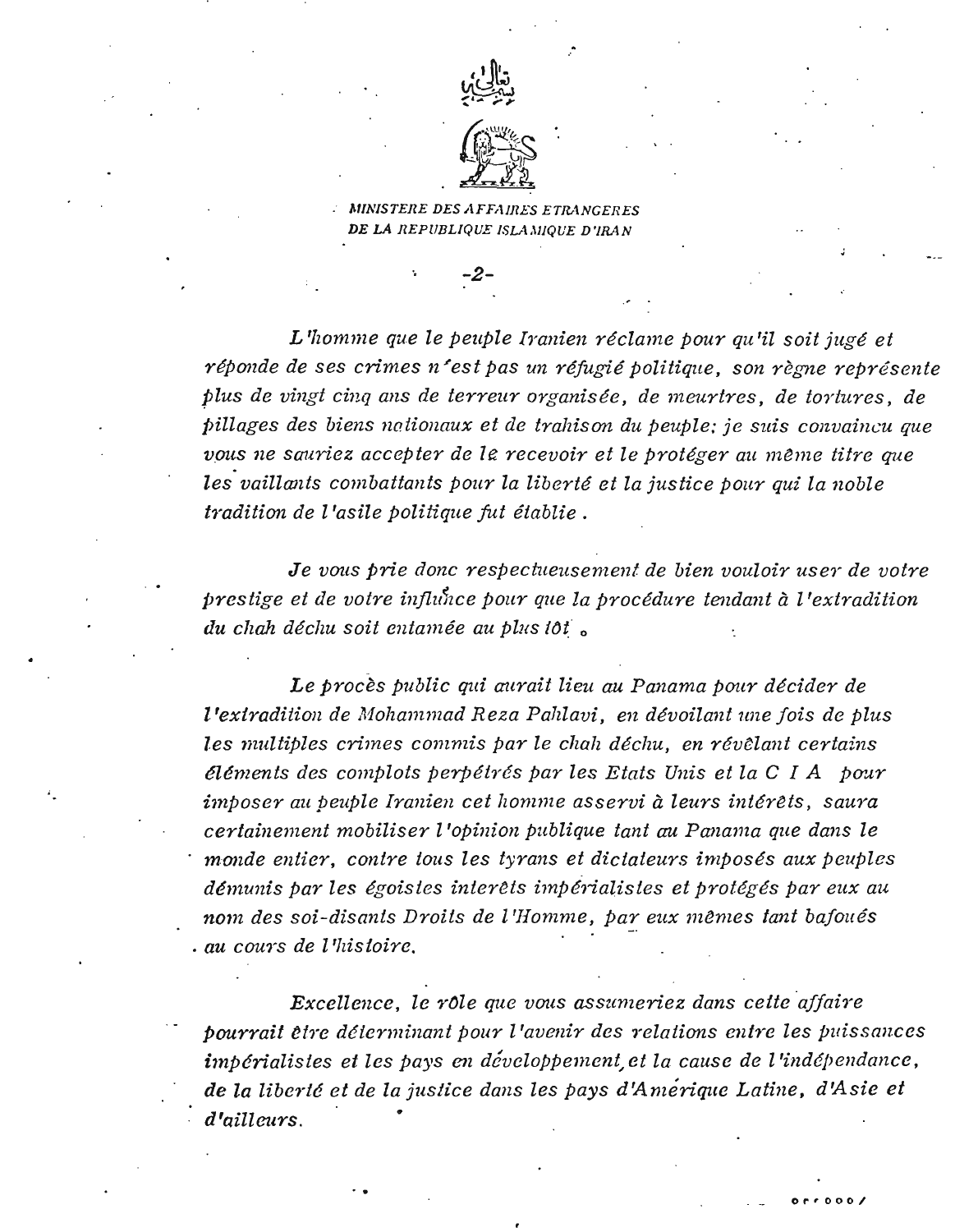

### MINISTERE DES AFFAIRES ETRANGERES DE LA REPUBLIQUE ISLAMIQUE D'IRAN

 $-3-$ 

En espérant que vous n'épargnerez pas vos efforts dans cette voie, veuillez agréér, Excellence l'expression de ma plus haute considération.

Sadegh Ghotbzadeh Ministre des Affaires Etrangères Membre du Conseil Revolutionnaire de la Republique Islamique de l'Iran

Son Excellence General Omar Torijos Republique de Panama.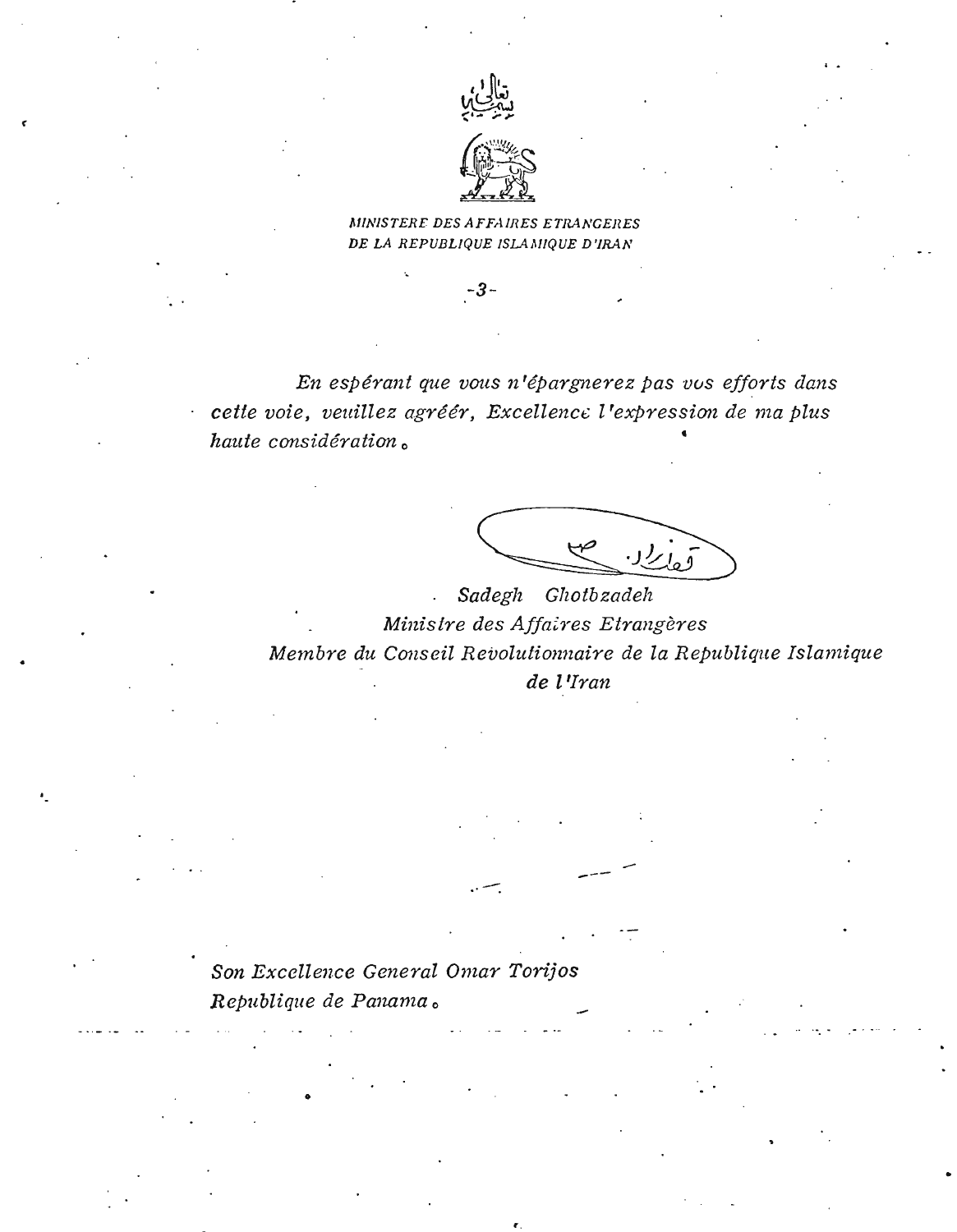His Excellency President Royo President of the Republic of Panama Republic of Panama

Tehran, December 21, 1979

Excellency,

r'

I have the honor, on behalf of the Revolutionary Council of the Islamic Republic of Iran, to submit in this letter the official request of the Government of Iran for the extradition of Mohammad Reza Pah1avi, recently transferred to Panama.

In this connection, a note, of which a copy is attached briefly setting forth the principal arguments underlying our extradition request, is addressed this day to the Ministry of Foreign Affairs of the Republic of Panama .

The legal documents and all material relevant to the extradition process to be initiated in Panama will soon be submitted to you, in accordance with the directions of the competent authorities of your country in this matter.

Familiar with and respecting the long anti-imperialist struggle of the people and Government of Panama, thanks to which full national sovereignty over the Panama Canal was finally able to be affirmed; hailing Panama's capital contribution to the overthrow of the Somoza dictatorship and of his corrupt regime, beholden to the imperialist interests of the united States; admiring, finally, the daily battle which you

**DECLASSIFIED** E.O.12958, Sec.3.6 p DECLASSIFIED<br>E.O.12958, Sec.3.6<br>PER DEL CALLINE NARS. DATE S/24 41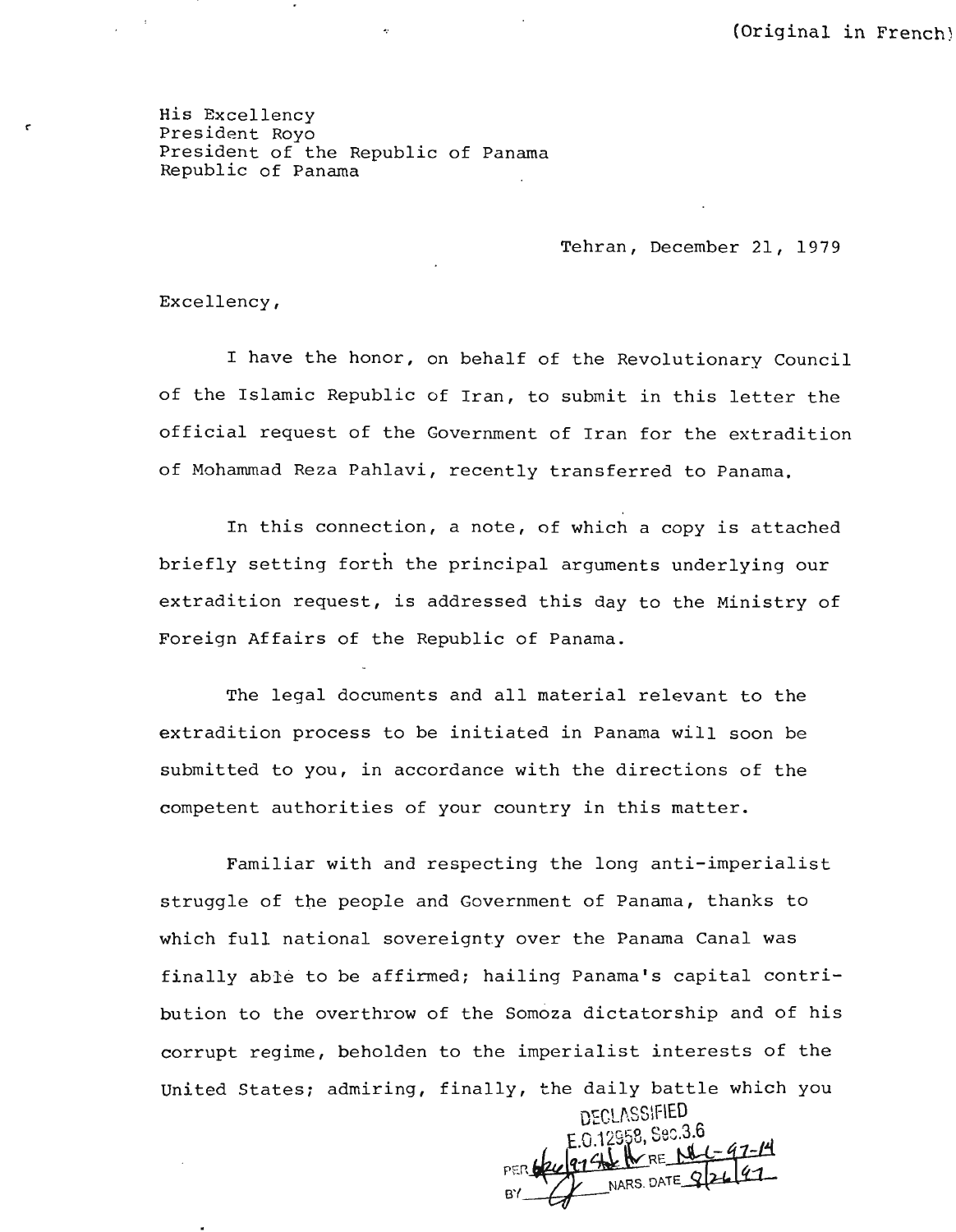lead at the side of oppressed and exploited peoples for the cause of justice and liberty in the Latin American continent the Iranian people do not doubt that despite the pressures exerted by American Imperialism, the people and Government of Panama will not tolerate much longer the presence on their soil of the deposed Shah of Iran, a tyrant and criminal above all others.

The Revolutionary Council of Iran therefore respectfully asks you, Mister President, to accede to the extradition request which is submitted to you and, in the excerise of your constitutional powers, to hasten the process.

I ask you, Mister President,to believe in the expression of my highest consideration .

 $\ddot{\cdot}$ 

Sadegh Ghotbzadeh Minister of Foreign Affairs, Member of the Revolutionary Council of the Islamic Republic of Iran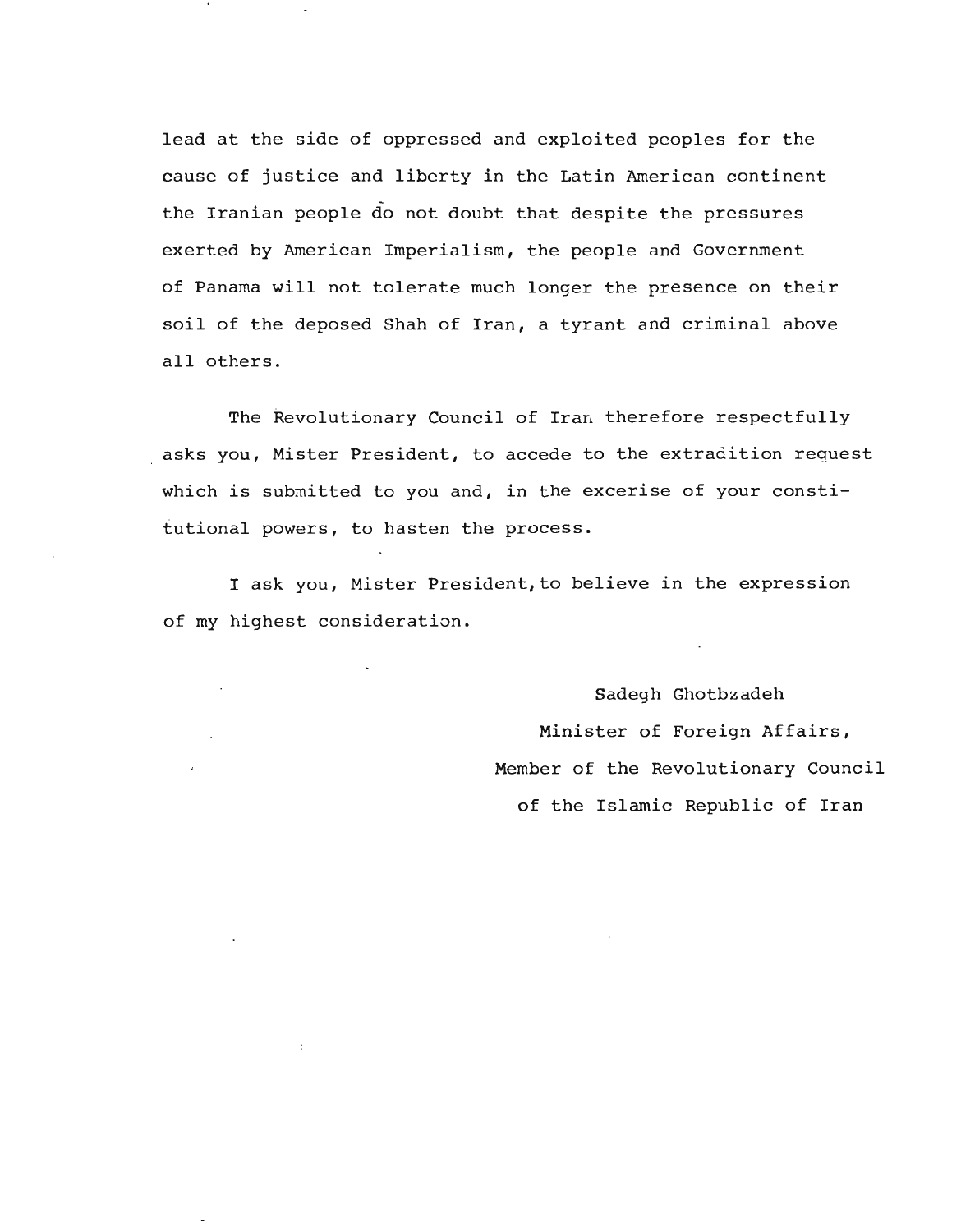

**DECLASSIFIED** 0.12958. Sec.3.6 ᇎᄮ NARS DATE

MINISTERE DES AFFAIRES ETRANGERES DE LA REPUBLIQUE ISLAMIQUE D'IRAN

Téhéran. Le 21 décembre 1978

Excellence.

J'ai l'honneur, de la part du Conseil Révolutionnaire de la République Islamique de l'Iran, de vous soumettre par la présente, la requête officielle du Gouvernement de l'Iran pour l'extradition de Mohammad Reza Pahlavi, récemment transféré au Panama.

A ce sujet, une note dont copie est ci-jointe, et exposant brièvement les principaux arguments déterminant notre demande d'extradition, est adressée à ce jour au ministère des Affaires Etrangères de la République de Panama.

Les documents légaux et toutes pièces utiles à la procédure d'extradition qui serait entamée au Panama vous seront soumis prochainament, suivant les indications des autorités compétentes de votre pays en cette affaire.

Connaissant et respectant la longue lutte anti-imperialiste du peuple et du gouvernement de Panama, grâce à laquelle sa pleine souveraineté nationale sur le canal de Panama à pû enfin être affirmée, s'aluant la contribution capitale du Panama au renversement de la dictature de Somoza et de son régime corrompu et asservi aux intérêts impérialistes des Etats Unis, admirant enfin le combat quotidien que vou menez aux côtés des peuples opprimés et exploités pour la cause de la Justice et de la Liberté dans le continent latino-américain; le peuple Iranien ne doute pas que malgrè les pressions exercées par l'impérialisme américain, le peuple et le gouvernement de Panama ne toléreront pas plus longtemps la présence sur leur sol du chah déchu d'Iran, tyran et criminel entre tous.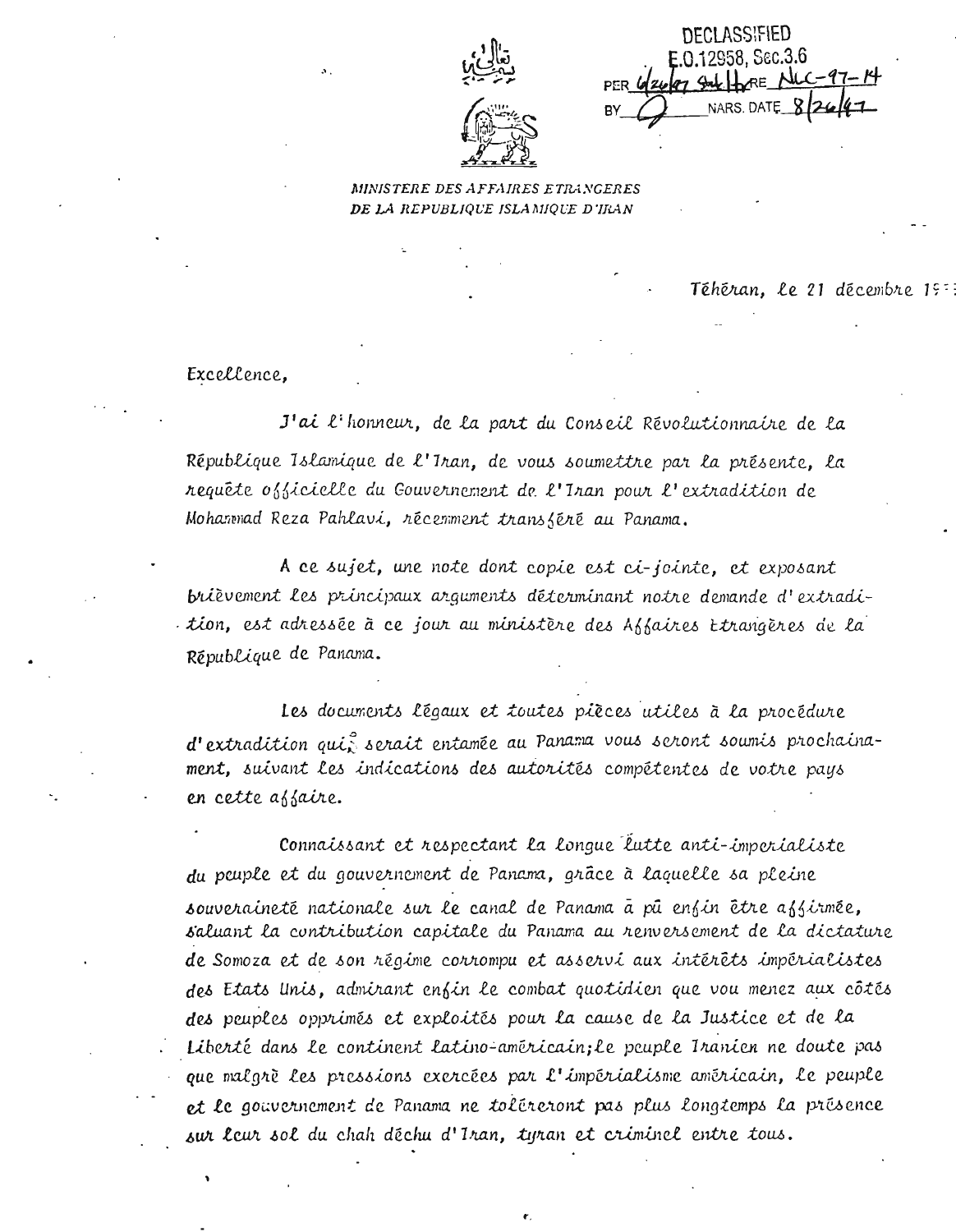

MINISTERE DES AFFAIRES ETRANGERES DE LA REPUBLIQUE ISLAMIQUE D'IRAN

 $-2-$ 

Le Conseil Révolutionnaire de l'Iran vous prie donc nespectueus ement Honsieur le Président, d'accéder à la demande d'extradition qui vous est soumise et, en l'exercice de vos pouvoirs constitutionnels, d'en accélérer la procédure.

Je vous prie de croire, Monsieur le président, en l'expression de ma plus haute considération.

Sadegh GHOTBZADEH

Ministre des Affaires Etrangères Membre du Conseil Révolutionnaire de la République Islamique de l'Iran

Son Excellence, Monsieur le Président Royo, Président de la République de Panama République de Panama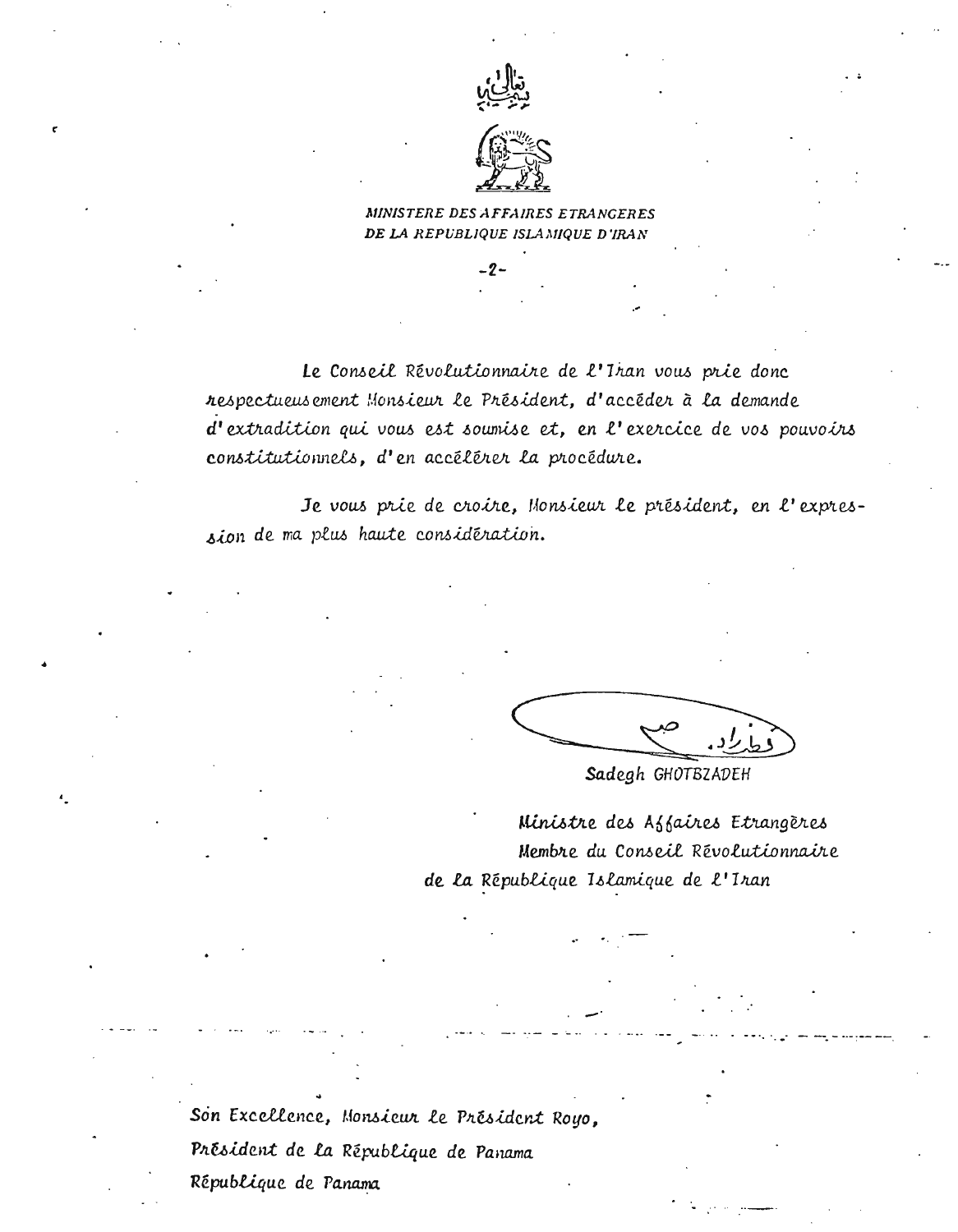(Original in Spanish)

Office of the President Republic of Panama

December 28, 1979

I am most grateful for your letter of December 18, regarding the stay in Panama by the eX-Shah of Iran.

We are profoundly happy to know that you understand perfectly the spirit in which our country has complied with this gesture. However, as you know this has caused us a number of problems.

Mr. President, we should like to inform you on this occasion, that my government has just received a letter from the Foreign Minister of Iran advising us that he will be sending an official request for extradition.

In accordance with the legal dispositions of Law No. 44 of November 22, 1930, my government must consider this request once the required details and requirements of the law are met.

NARS. DATE 9 2 , Sec.3.6<br>CIFIED

The Government of Panama, loyal to its principles, has found it necessary to respond to the Iranian government in order that it understand that it is incomprehensible for a moral revolution such as theirs to violate and impede international laws.

If the government of Iran does not demonstrate its desire to respect those laws by setting free its hostages, it therefore places itself in an extremely difficult position to solicit the extradition it refers to.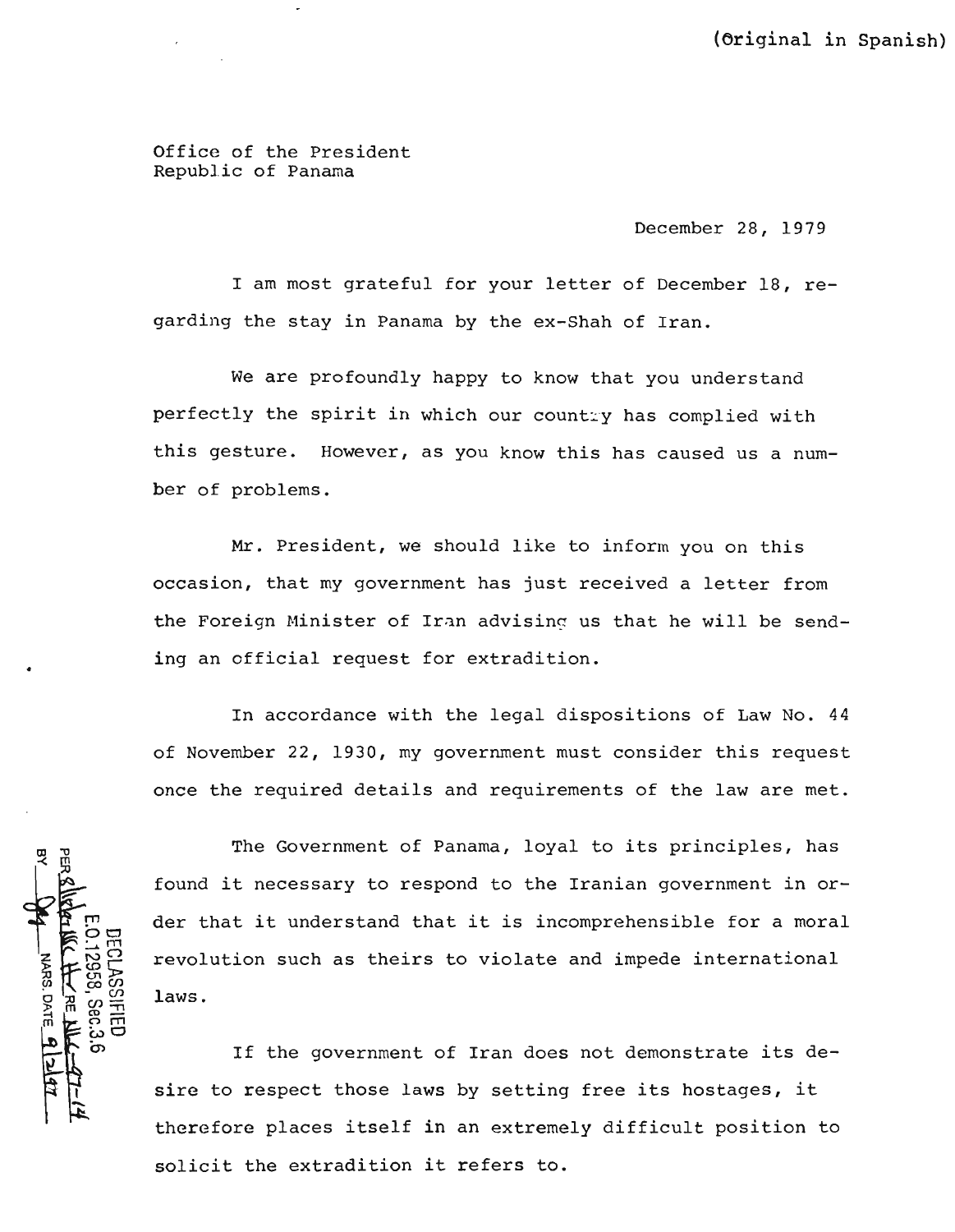Mr. Jimmy Carter<br>President of the United States of America<br>The White House

 $\bullet$  .

 $\sim 200$ 

 $\chi^2 \to \chi^2 \chi^2$ 

 $\overline{\phantom{a}}$ 

 $\mathbf{r}$ 

 $\mathcal{L}^{\mathcal{L}}$  ,

 $\overline{\phantom{a}}$ 

 $\overline{a}$ 

 $\mathfrak{c}$ 

 $\bullet$ 

 $\overline{a}$ 

 $\overline{\phantom{a}}$ 

 $\overline{a}$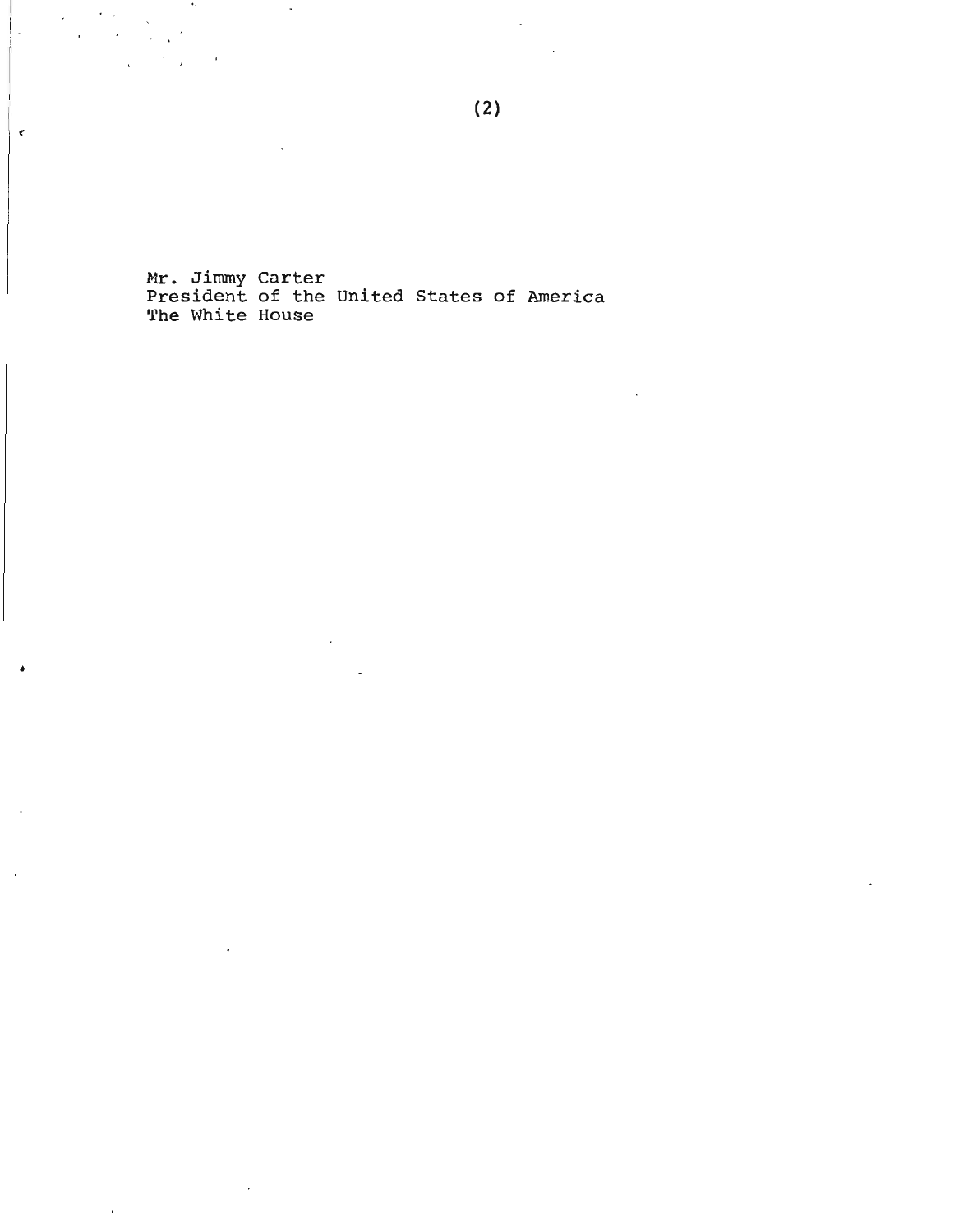The Government of the Republic of Panama has confirmed its desire to establish a profound and constructive dialogue in order to find a solution to a very delicate situation.

It would appear that our government has only one possibility of being able to comply with the indicated objective, if both parties in conflict are disposed to make the efforts necessary to prevent a major deterioration of the actual situation.

Our profound and personal respect for you, inspired by your honesty and dedicated action in seeking a solution for the question of the~Panama Canal and coupled with your testimony in defense of moral values in international law and order, assures us that we can count with your cooperation in this effort in the quest for world peace.

In this delicate hour, I pray God guide us.

Mr. President, I take the opportunity to greet you with our highest consideration and respect.

> Aristides Royo President of the Republic of Panama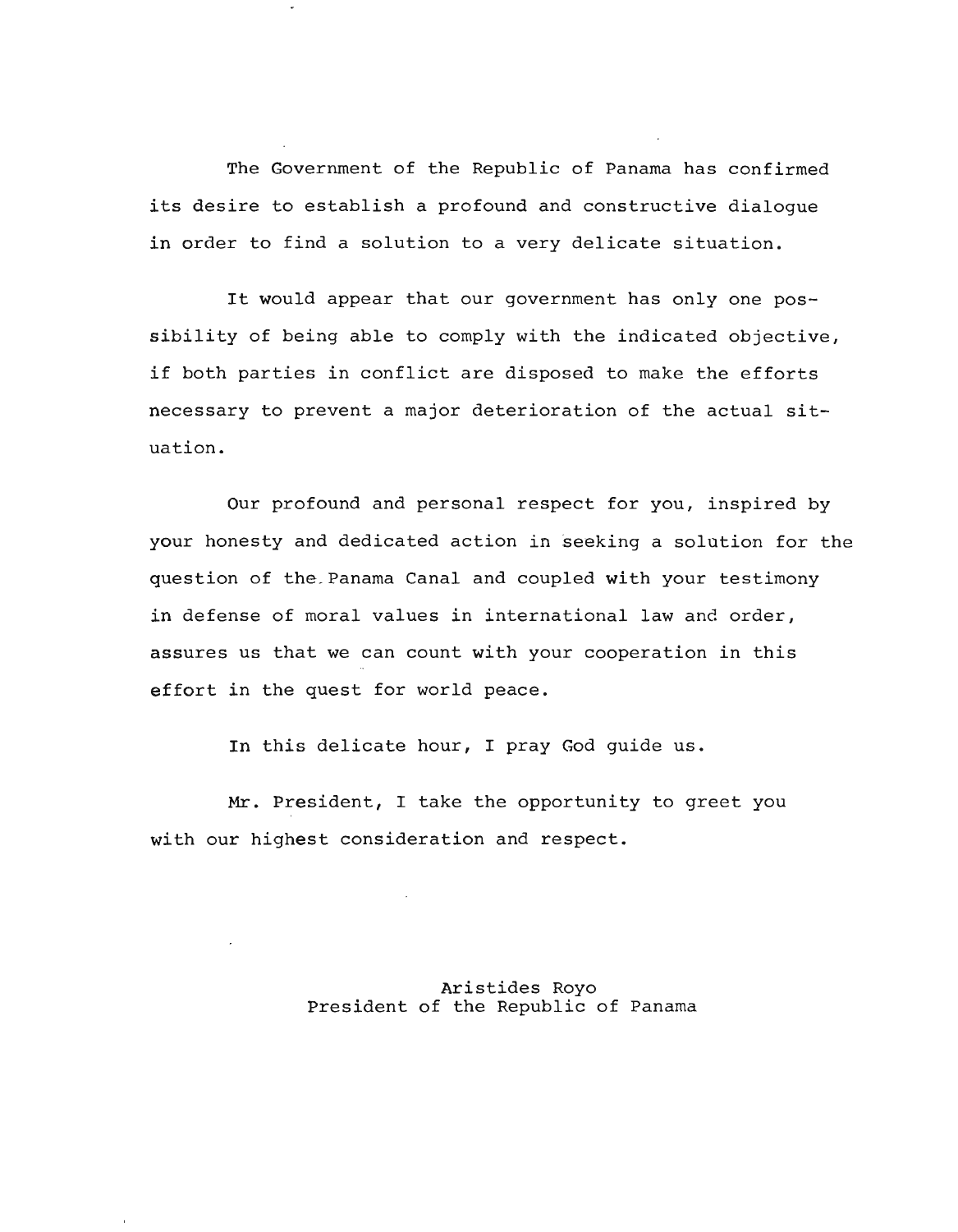

PRESIDEN

#### Diciembre 28 de 1979

*I*

Excelentlsimo Senor Presidente:

Cumplo en agradecer la carta que usted ha tenido a bien dirigirme el 18 de Diciembre, concerniente a la estadía en la República de Panamá, de el ex-Sha de Irán.

Nos agrada profundamente saber, que el esplritu en el cual nuestro Pals ha cumplido con ese gesto, ha sido perfectamente comprendido por usted aún cuando momentáneamente esto es motivo de numerosos problemas para nosotros.

Nos permitimos indicarle en esta ocasi6n Sr. Presi dente, que nuestro Gobierno acaba de recibir una carta del señor Ministro de Relaciones Exteriores de Irán, anunciando el envl0 pr6ximo de un pedido oficial de extradici6n.

Conforme alas disposiciones legales contenidas en la ley No. 44 de 22 de noviembre de 1930, nuestro Gobierno deberá contemplar ese pedido, una vez que se hayan cumplido los requisitos correspondientes indicados en la Ley.

El Gobierno de la República de Panamá, fiel a sus principios, se ha encontrado en el deber de responder al Gobierno de la República de Irán, para hacerle saber que le resulta incomprensible, que una Revoluci6n profundamente moral, como la que vive ese pals, no pueda impedir la violaci6n de Leyes Internacionales.

Si el Gobierno de la República de Irán, no demuestra su deseo de hacer respetar esas leyes liberando todos los detenidos, se ubica en una posición extremadamente difícil para poder solicitar la extradici6n de referencia.

Excelentisimo Senor Jimmy Carter Presidente de los Estados Unidos de América Casa Blanca

DECLASSIFIED E.O.12958, Sec.3.6 C H RE ALC-97-14 NARS. DATE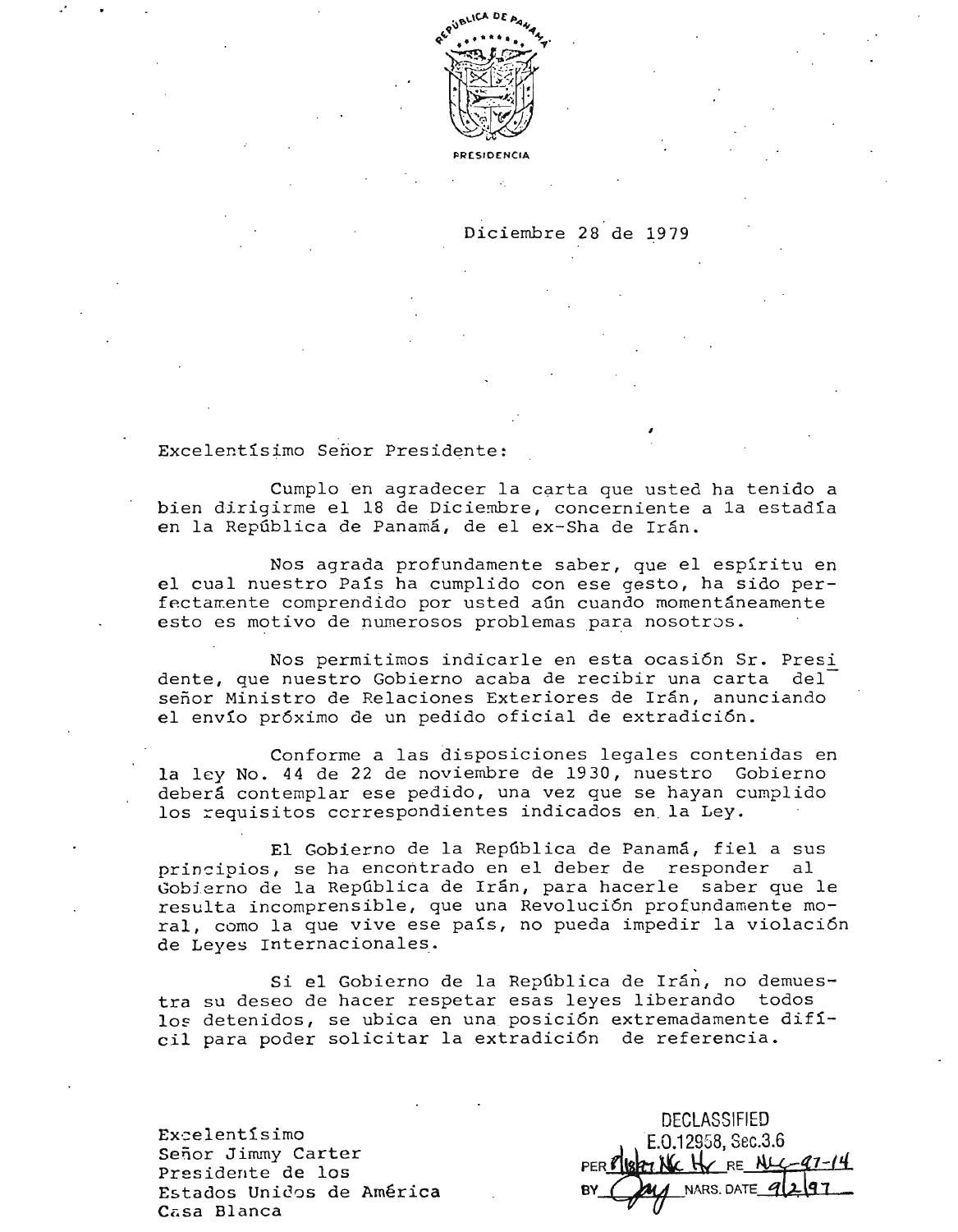PRESIDENCIA

~

El Gobierno de la República de Panamá ha confirmado su deseo de establecer un dialogo profundo y constructivo en el interés de nuestros pueblos, a fin de ayudar a la solución de una situaci6n sumamente delicada. .

Nos parece que nuestro Gobierno sólo tendrá una posibilidad serie/de cumplir con el objetivo señalado si las dos partes en conflicto, están dispuestas a hacer los esfuerzos necesarios para evitar un mayor deterioro en la situación actual.

El profundo respeto personal que nos inspir6 su honesta y decidida actuación en la búsqueda de soluciones para el problema del Canal de Panamá, unido al testimonio de su defensa de valores morales en el orden internacional, nos aseguran que contaremos consu decidida cooperaci6n en este esfuerzo en pro de la paz mundial.

Que Dios nos ilumine a todos en esta hora. tan delicada.

Aprovecho la oportunidad para saludar al Señor Presidente con nuestra mayor consideración y respeto.

Mið Mwy

ARISTIDES ROY Presidente de la República de Panamá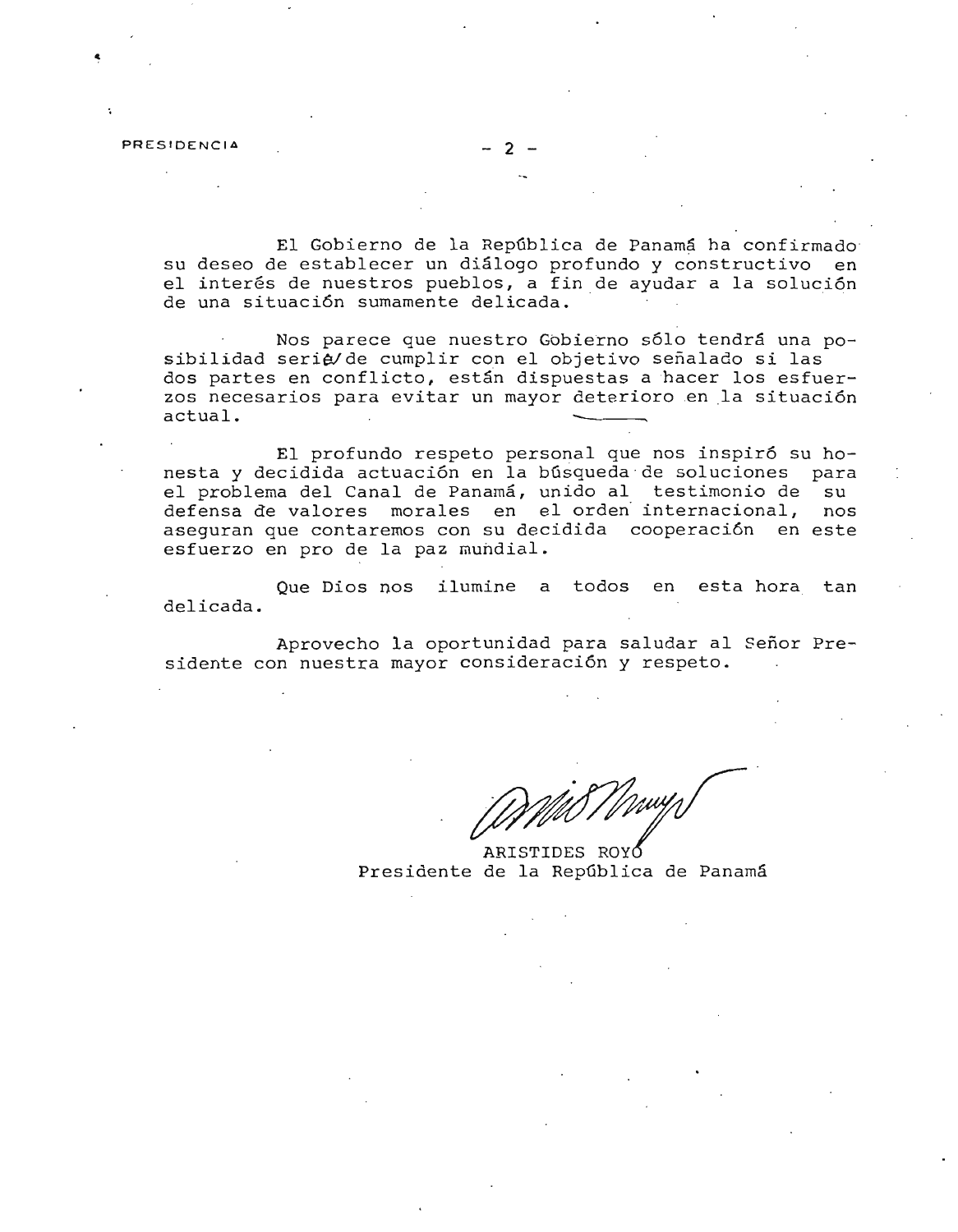(Original in Spanish)

Office of the President Republic of Panama

December 28, 1979

To the members of the Revolutionary Council of the Islamic Republic of Iran:

I have the honor to greet your Excellencies on the occasion of having received the letter dated December 21 from your Foreign Minister in which he announces a demand for extradition.

In this situation, the Government of the Republic of Panama considers it opportune to point out in the context, the conditions under which it accepted to receive within its territory the ex-Shah of Iran, Mohammed Reza Pahlevi.

Upon the taking of this decision, the conflict in which • your nation and the United States had reached such gravity that the entire world feared for world peace.

Now, our government and our people have amply demonstrated our support to the revolutionaries of the world and as such to what degree we join with those peoples who struggle against oppression and dictatorships.

In the struggle for the liberation of Nicaragua, we gambled all of the hard fought gains of the Panama Canal Treaty by being the first nation to recognize the Sandinista Government, inspite of the fact that the U.S. Congress had not yet approved the laws proposed by the treaties set forth between Torrijos

DECLASSIFIED E.O.12958, Sec.3.6  $47$ Ctal HARE PULL NARS. DATE 8/24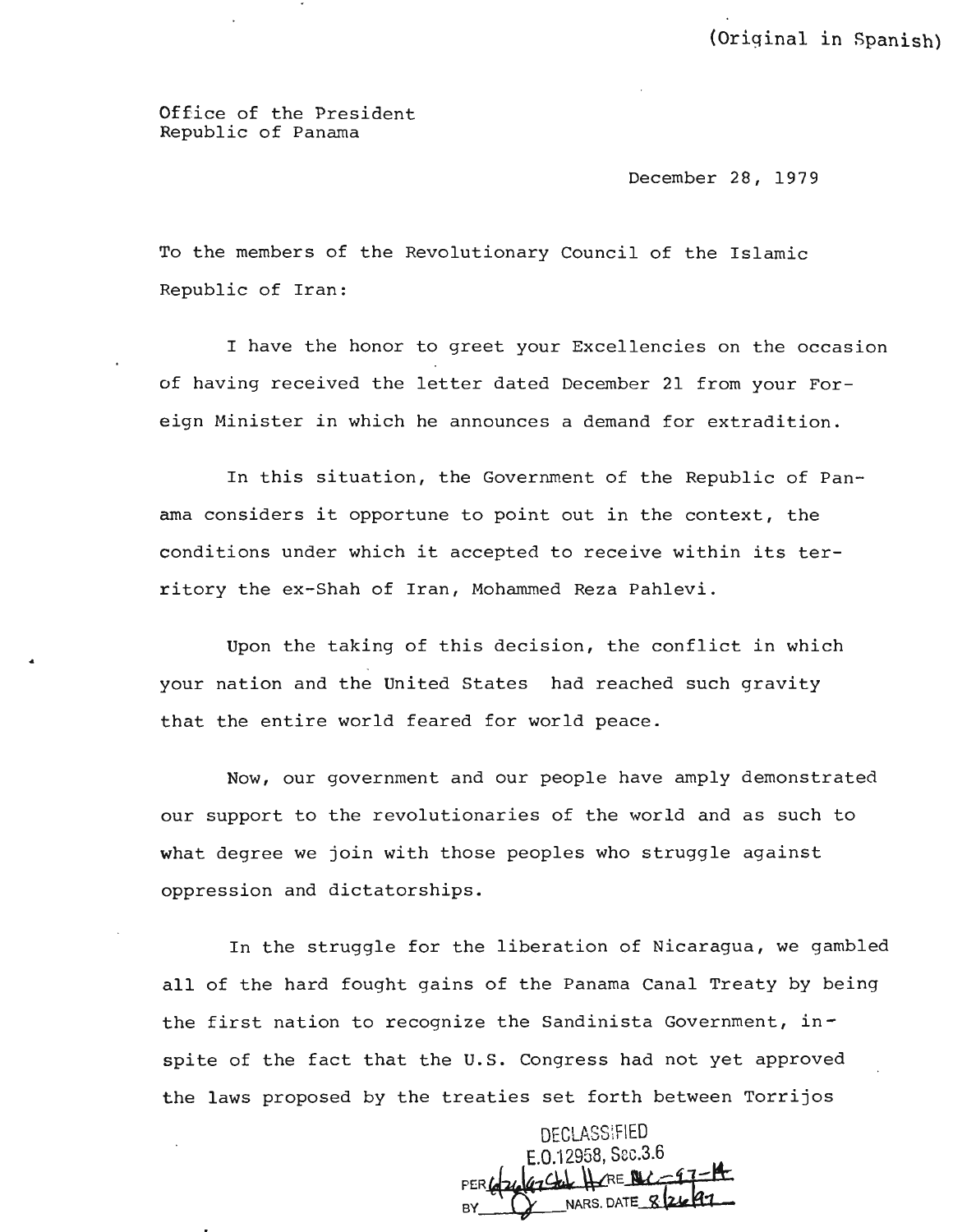and Carter.

•

As in the case of our struggle to re-establish our own sovereignty as well as that of our neighboring people, we have never succumbed to any form of international pressure.

For this reason, it becomes difficult to comprehend how your Council and how your Government could have possibly considered that our action was a result of pressure.

The Government of Panama made a judgement to take the initiative although recognizing an evident risk, but with the objective of contributing to the elimination of one great element of conflict--that being the presence of the ex-Shah of Iran in the united States which was interpreted by the Iranian people as an act of aggression.

We understand fully the dimension of the sentiments of the Iranian people ....sentiments that made possible the triumph of your revolution and we also understand your position on the former ruler.

In order to be consistent with our sense of dignity and our support for human rights, we wish to manifest our disagreement with the taking hostage of men and women against their will in an Embassy.

During the time of great tension in Nicaragua, the rights of diplomatic immunity were jealously respected.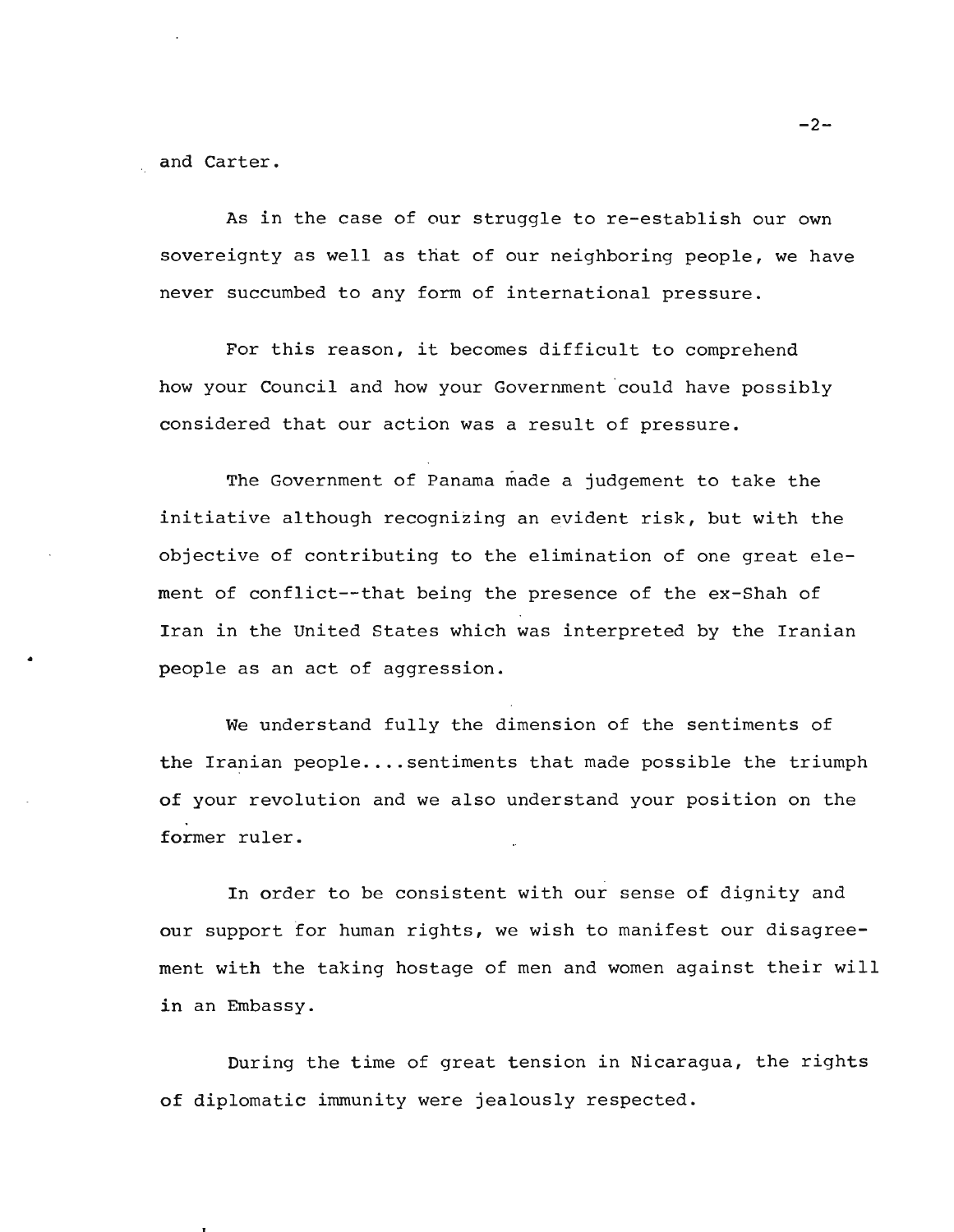It is dramatic to think that inspite of the worst dictatorships in Latin America, embassies continue to be sacred land for asylum. In a revolution as profoundly moral as yours it is hard to understand how you have violated this principle.

In announcing the request for extradition, you obviously aspire to receive the benefits of international law which by the same token would require you to set free the people held hostage in the U.S. Embassy.

What respect can we the Panamanians have for you, as we note that you observe only that part of international law that is convenient to you?

As long as the Islamic Republic of Iran does not demonstrate its intention to respect International Law, it places itself in a very difficult situation.

We are sure that you will understand our position and we repeat again our wish to remain loyal to the motives that inspired our initiative. Moreover, the Republic of Panama is ready to initiate as soon as possible a constructive dialogue in order to save and guard for world peace and to continue to defend the interests of oppressed peoples.

I take this occasion to repeat to Your Excellencies the assurances of my highest and distinguished considerations.

 $-3-$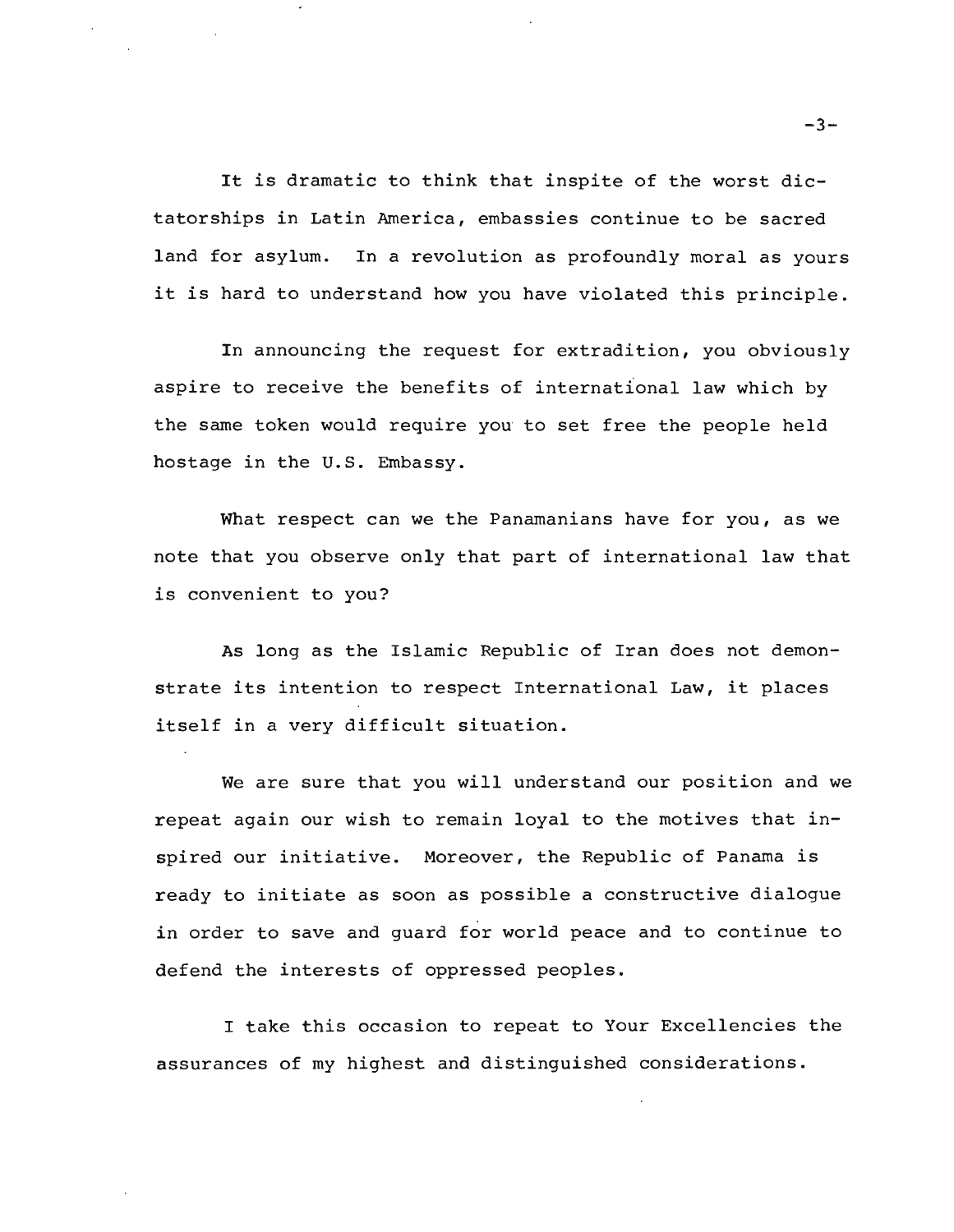Aristides Royo

 $\overline{\phantom{a}}$ 

 $\overline{a}$ 

 $\label{eq:2} \frac{1}{\sqrt{2}}\left(\frac{1}{2}\left(\frac{1}{2}\right)^2\right)^2\left(\frac{1}{2}\left(\frac{1}{2}\right)^2\right).$ 

 $\pmb{\epsilon}$ 

 $\blacktriangle$ 

President

Republic of Panama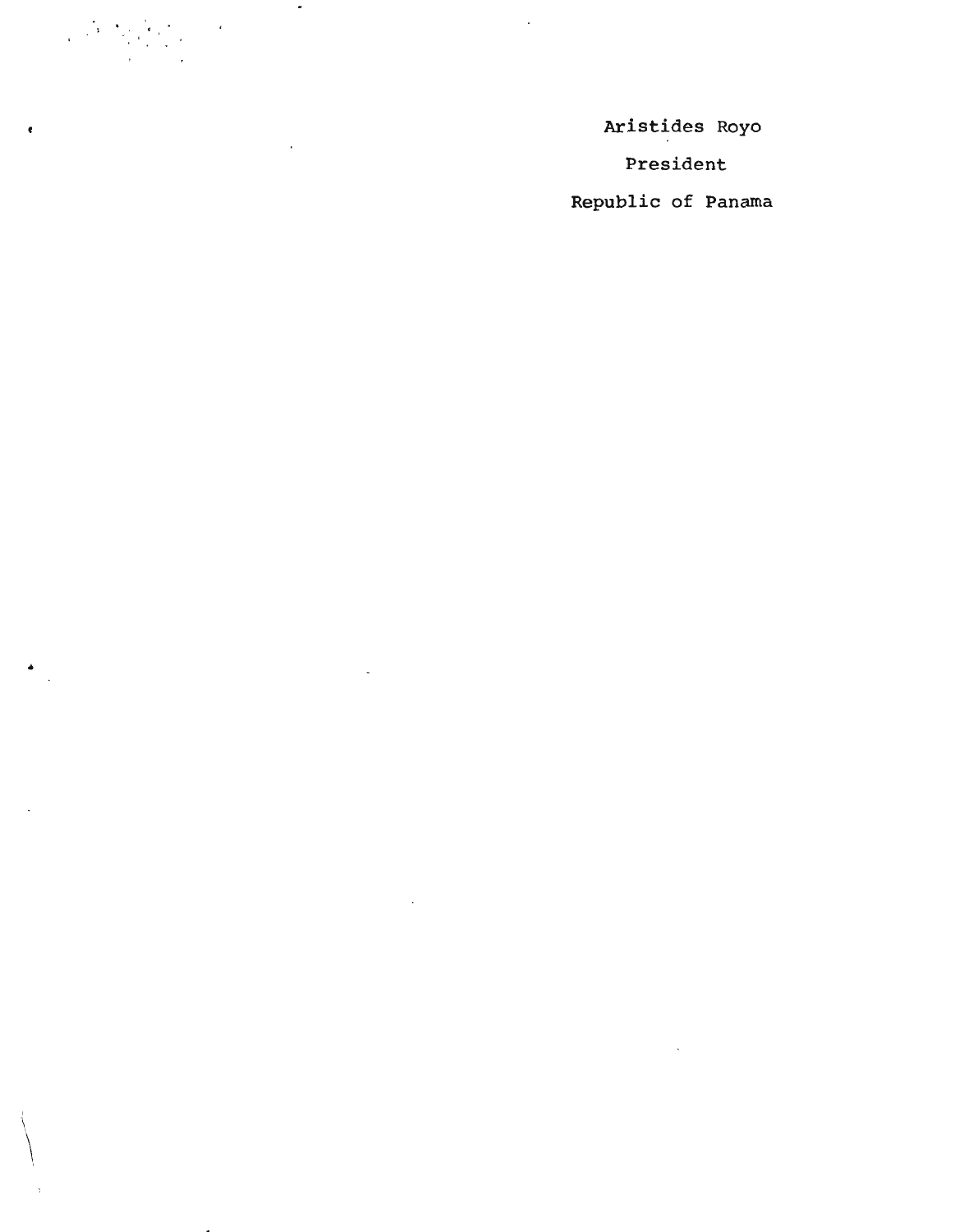

28 de diciembre de 1979

Señores Miembros del Consejo Revolucionario de la República Is lámica de Irán:

Tengo el honor de saludar a Vuestras Excelencias aten tamente en ocasión de avisar recibo de la carta del Ministerio de Relaciones Exteriores de la República Islámica de Irán del día 21 del presente mes, en la cual se anuncia el envío de una demanda de extradición.

En este sentido, el Gobierno de la República de Panamá considera oportuno, en primer lugar, ubicar en su contexto las condiciones en las cuales aceptó recibir en su territorio al ex-Cha de Irán, Mohammed Reza Pahlevi.

Al ser tomada esa decisión, el conflicto surgido entre vuestro país y los Estados Unidos había alcanzado tal gravedad que el mundo entero temía por la paz mundial.

Ahora bien, nuestro Gobierno y nuestro pueblo han demostrado ampliamente con su apoyo a los revolucionarios del mun do hasta qué punto nos hemos compronetido con los pueblos que luchan contra la opresión y la dictadura.

En la lucha de liberación de Nicaragua, pusimos en juego todas las conquistas alcanzadas con los Tratados del Canal, y fuimos los primeros en reconocer al Gobierno sandinista, aún antes que el Congreso norteamericano aprobara las leyes para la ejecución de los Tratados Torrijos-Carter.

DECLASSIFIED  $,0.12958,$  Sec.3.6 NARS. DATE 8/26/27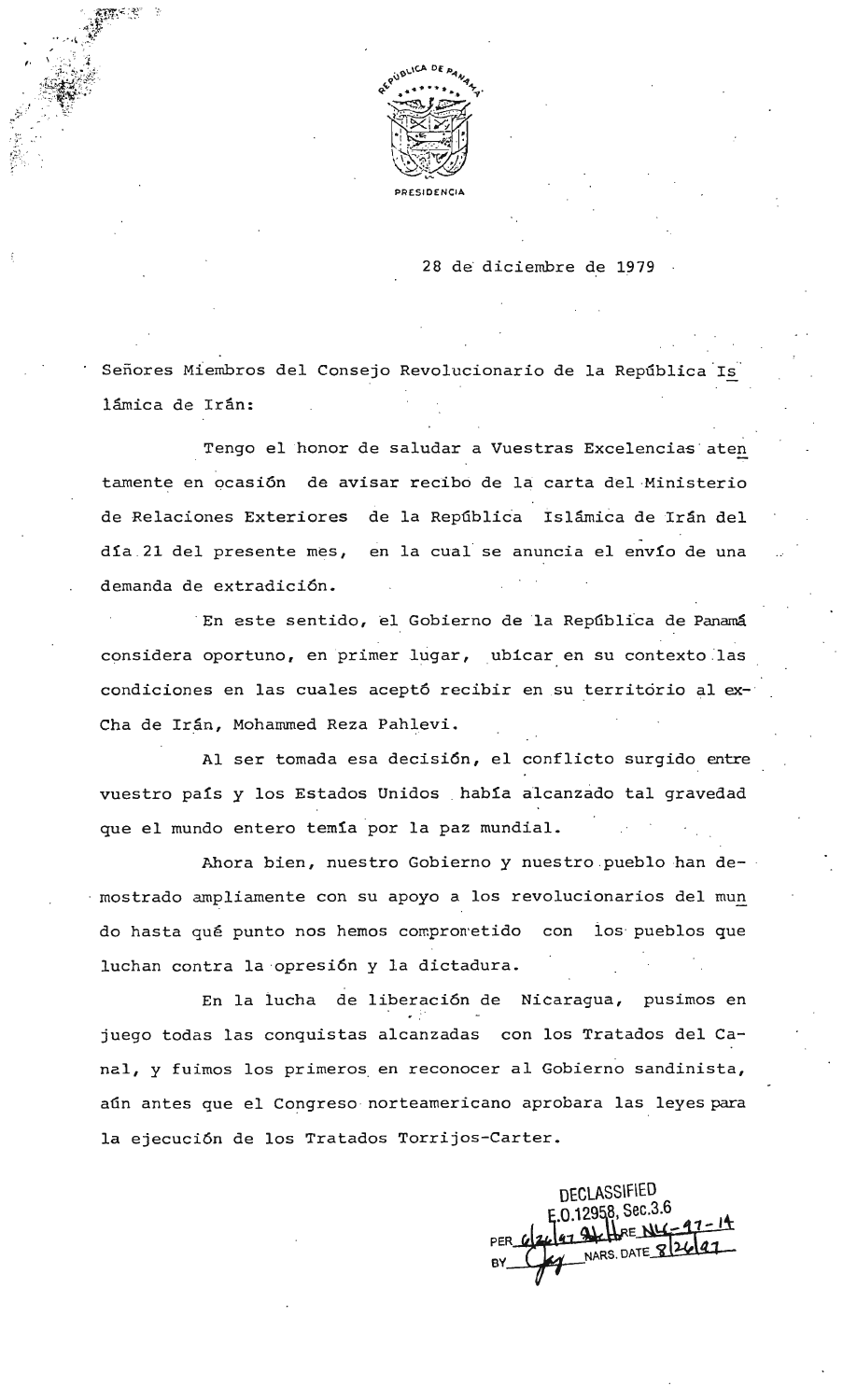PRESIDENCIA

Tanto en la lucha por el restablecimiento de nuestra soberanía como en las luchas libradas por un pueblo hermano, nuestro país no ha cedido jamás ante ninguna presión internacional.

2

Por esta razón, nos resulta difícil comprender que vuestro Consejo y vuestro Gobierno hayan podido considerar que nuestra gestión responda a una presión.

El Gobierno de la República de Panamá juzgó convenien te tomar una iniciativa que representa un riesgo evidente, con el objeto de contribuir a la eliminación de un elemento del con flicto, es decir, la presencia del ex-Cha en los Estados Unidos, interpretada por el pueblo iraní como una agresión.

Comprendemos plenamente la dimensión de los sentimien tos del pueblo de Irán, sentimientos que hicieron posible el triunfo de vuestra Revolución y que nos permiten entender también vuestra posición hacia el ex-gobernante.

Para ser consecuentes con nuestra dignidad y nuestro apoyo a los derechos humanos, deseamos manifestarle nuestro de sacuerdo con la retención de hombres y mujeres contra su voluntad en una Embajada.

Incluso en los momentos de máxima tensión en Nicaragua, los derechos de inmunidad diplomática fueron celosamente respe tados.

Es dramático pensar que aún en las peores dictaduras de América Latina, las embajadas siguen siendo sitios sagrados de asilo, y que una Revolución tan profundamente moral como la vuestra haya podido consentir esta violación.

Al anunciar el envío de una demanda de extradición, ustedes aspiran a recibir los beneficios del derecho interna cional, cuyo respeto os exigiría liberar a las personas reteni das en la Embajada de los Estados Unidos.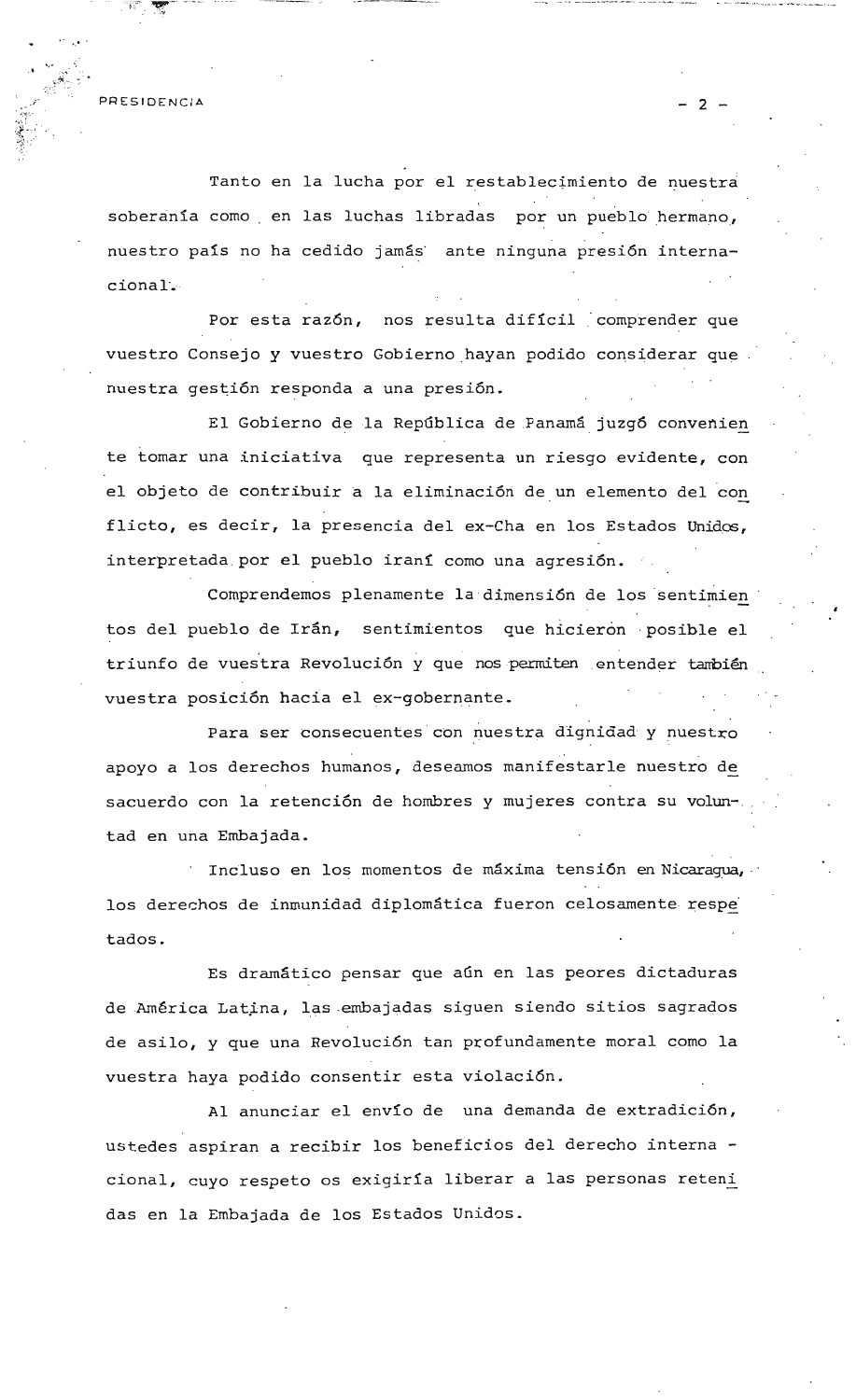RESIDENCIA

¿Qué respeto podríamos tenernos los panameños, si ob servásemos en el derecho internacional únicamente lo que os con viene, sin señalarles lo que os perjudica?

 $-3-$ 

Mientras la República Islámica de Irán no demuestre su intención de respetar el Derecho Internacional, se coloca a sí misma en una posición difícil.

Estamos seguros de que vosotros sabréis comprender nuestra posición y os reiteramos, por tanto, nuestro deseo de permanecer fieles a los motivos que inspiraron nuestra iniciativa, y que la República de Panamá está presta a iniciar, tan pronto como sea posible, un diálogo constructivo, a fin de sal vaquardar la paz mundial que todos anhelamos y defender los in tereses de los pueblos oprimidos.

Hago propicia esta ocasión para reiterar a Vuestras Excelencias las seguridades de mi más alta y distinguida consideración.

RISTIDES RO#O Presidente de la República de Panamá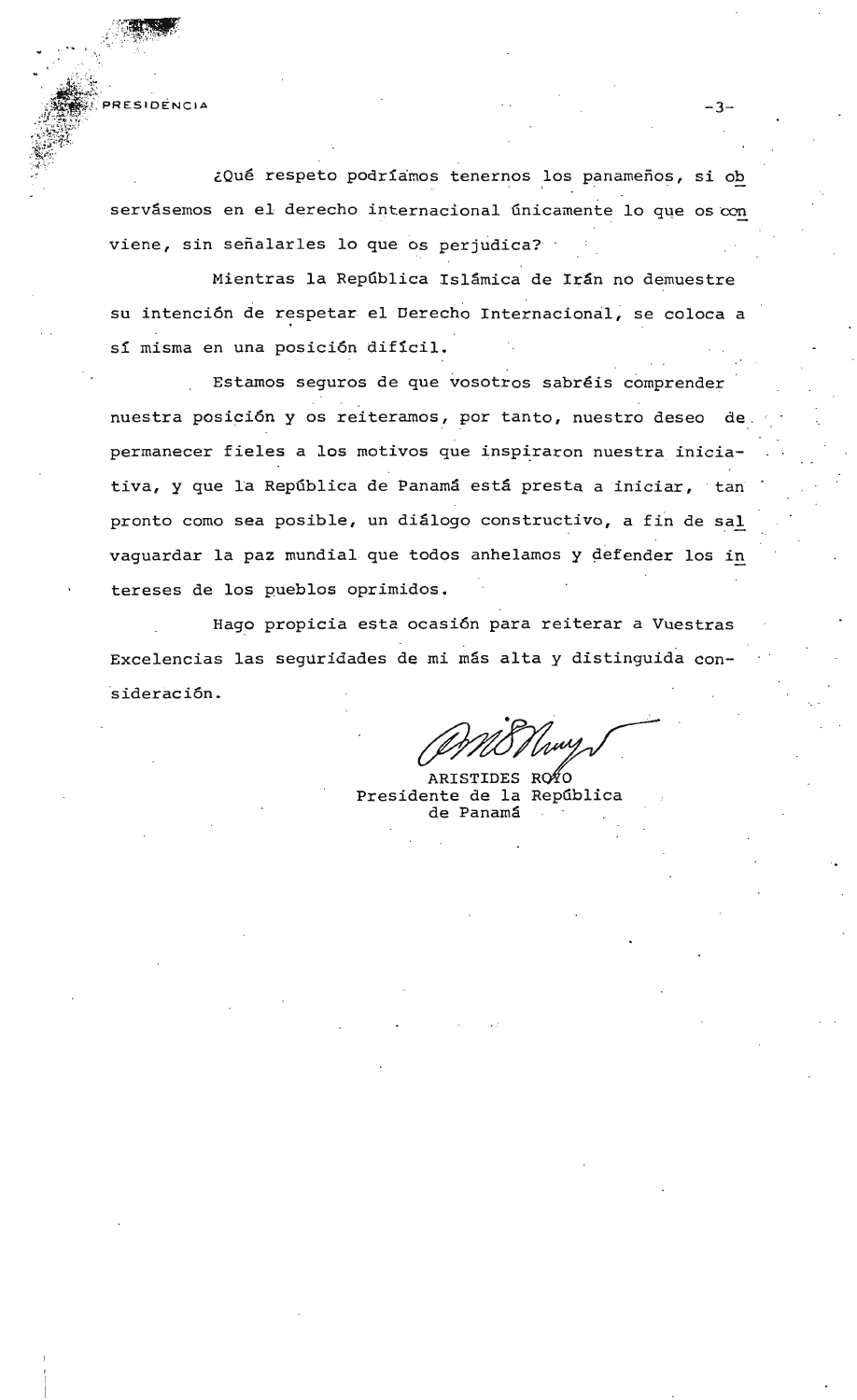(' Republic of Panama Ministry of Foreign Affairs

> The Ministry of Foreign Affairs of Panama greets the Ministry of Foreign Affairs of the Islamic Republic of Iran on the receipt of your kind verbal vote (demarche) of December 21, 1979.

> As we have noted, it is our firm proposal to set forth our conduct as in the case in which you have presented for our consideration and within the norms and principles of Internationa1 Law.

> Our historical process and national deve1pment is evident before the world that Panama is a free nation which acts under its proper course utilizing peaceful means, because we are convinced that neither violence, threats, nor intransigent actions will gain the support of the people nor bring about solutions.

It has been with political maturity that Panama has won the general respect from the rest of the world.

It is with the same sincerity and approach that we avail ourselves to resolve international problems, whether the issues be small or the distances large.

We greatly lament that our governments have been brought to this point under circumstances of apparent discrepencies, however, we hope that in the understanding of our mutual destinies

DECLASSIFIED E.0.12958, Sec.3.6<br><u>47 CHd</u> | RENU-47 - 14 PER 62% 47 CH & HIPPE NUL-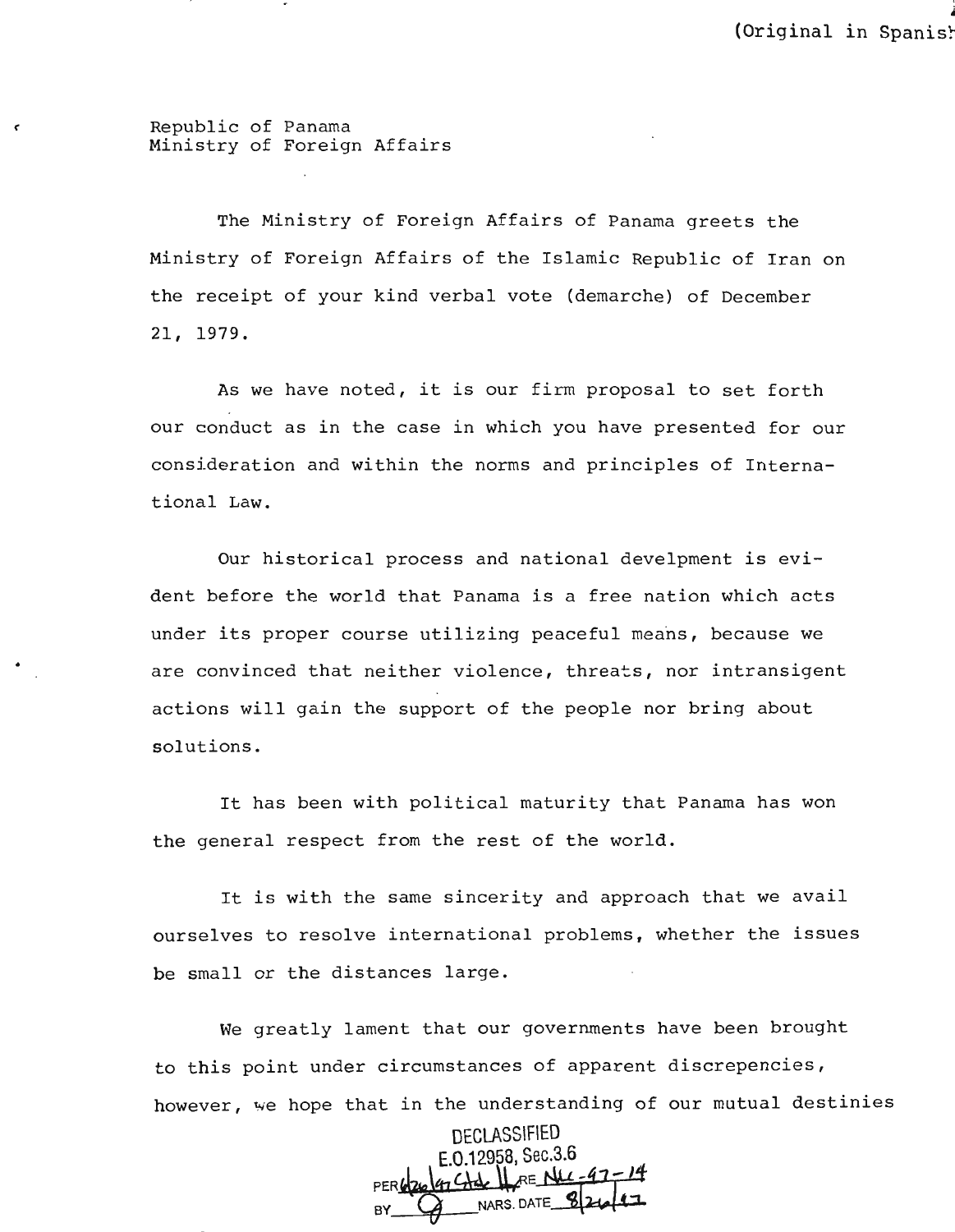in search of peace, will produce a spirit so hecessary in order to reach a point of convergence for our mutual interests.

 $\mathbf r$ 

It is with this hope, that we receive the information that your country will make use of the generally accepted methods through International Law to seek the extradition of the ex-Shah of Iran.

Please be assured that we will provide the necessary attention to your prudent requests. Moreover, we hope that our positive attitude and aforementioned intention to act in conformity with the norms, principles and appreciation of International Law will also be complied with.

As a consequence, we are ready to initiate a productive dialogue, as soon as we see evidence of sensitivity to such universal and necessary respect of diplomatic immunity to diplomats, their families and personnel without reference to other factors such as nationality, creed or color.

Latin America is noted for its compliance with its international commitments as well as having enacted such principles of International Law that will provide for the highest and most cordial relations with nations and their people.

It is in this context, that the Republic of Panama proclaims the continued existance and guarantied destiny for this respect.

 $-2-$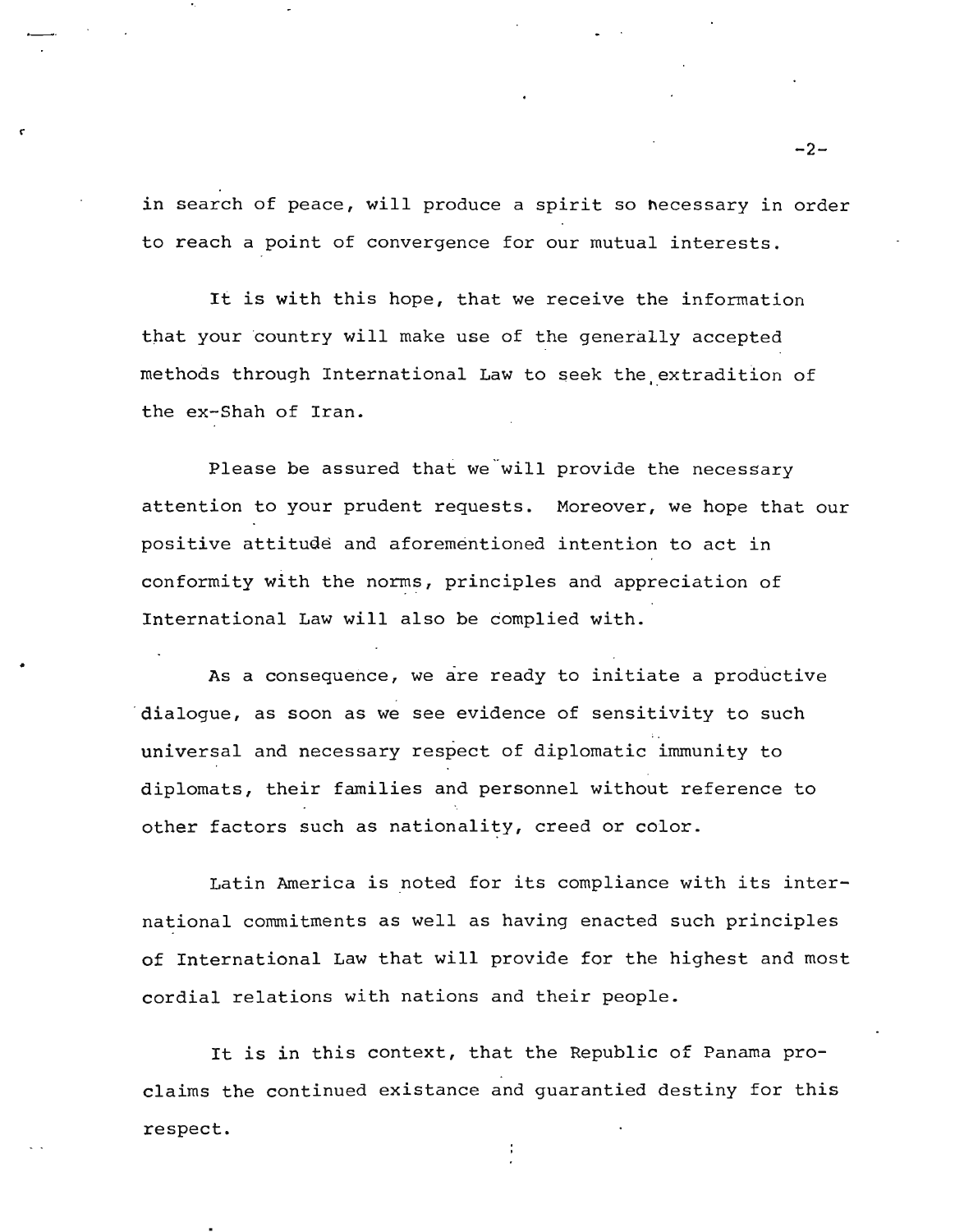Therefore, we hold for the present, the hopeful opportunity that the petitioners will aid us in an effective solution of our apparent and circumstantial differences so that we can maintain mutual respect and fraternal friendship.

With this opportunity to express to Your Excellency the assurances of our most highest and distinguished considerations.

Panama, December 28, 1979

 $\bar{z}$ 

•

 $\epsilon$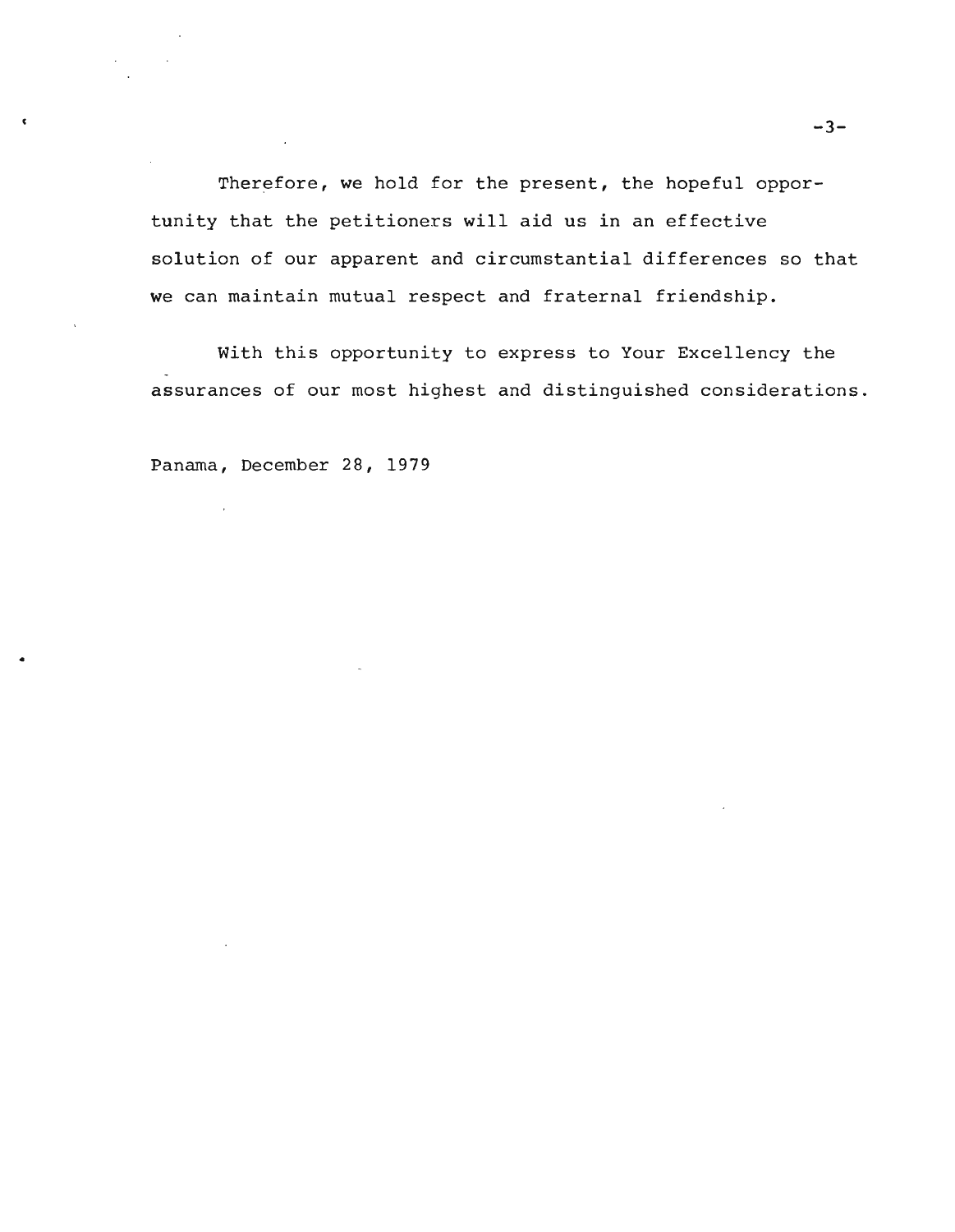REPUBLICA DE PANAMA MINISTERIO DE RELACIONES EXTERIORES

> El Ministerio de Relaciones Exteriores de Panamá presenta su saludo al Ministerio de Relaciones Exteriores de la República Islámica del Irán, con ocasión de acusar recibo de su muy atenta Nota Verbal de 21 del presente mes de diciembre.

> Desde ya manifestamos que es nuestro más firme propósito enmarcar nuestra conducta, en el caso que han te nido a bien someter a nuestra consideración, dentro de las normas y principios del Derecho Internacional y los postulados de nuestro derecho interno.

> El proceso histórico de nuestra reivindicación nacional evidencia ante el mundo que Panamá es un país soberano que actúa por cuenta propia y que, con indesmayable tesón lucha con métodos pacíficos, porque estamos convenci dos de que ni la violencia, ni las amenazas, ni las intran sigencias son elementos hábiles para captar el apoyo de los pueblos o para brindar las mejores soluciones.

Con muestra de madurez política, la República de Panamá se ha ganado ante el mundo el respeto general.

Con igual serenidad nos esforzamos por resolver todos los problemas internacionales, por pequeños que sean o por largas que puedan ser las distancias.

este acercamiento de nues-Mucho lamentamos tros Gobiernos en circunstancias de aparente discrepancia, pero confiamos en que la cabal comprensión del mutuo desti destino de

Al Honorable Ministerio de Relaciones Exteriores de la República Islámica de Irán.

DECLASSIFIED  $1.0.12958,$  Sec.3.6 RE NL-97-14 r Soledd PER NARS DATE 3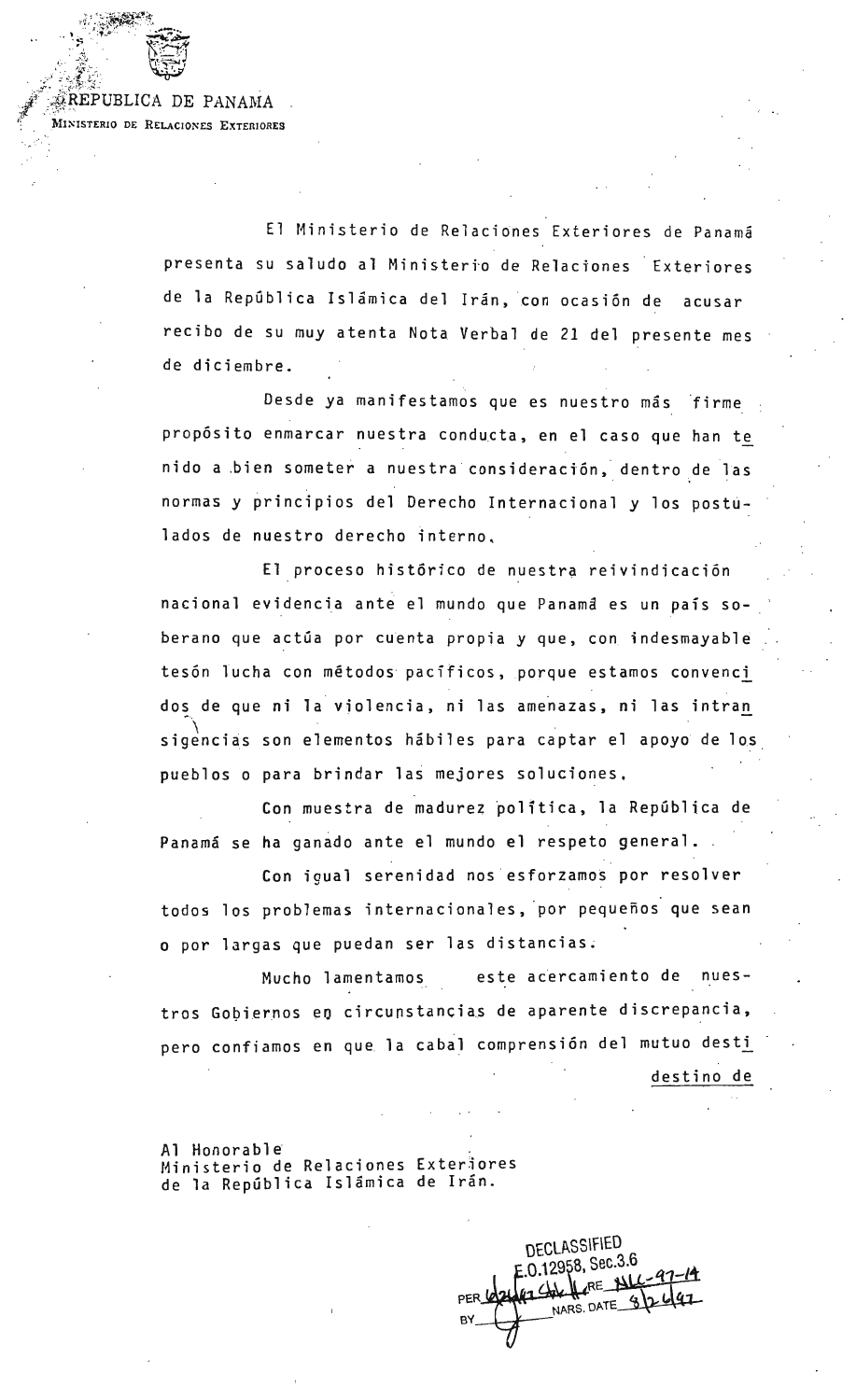no de los pueblos amantes de la paz, producirá el espíritu necesario para alcanzar el punto de convergencia de nuestros intereses mutuos.

Es con ese ánimo que recibimos la información de que su apreciado país hará uso de los mecanismos generalmente acep tados por el Derecho Internacional para hacer efectiva su pretensión de obtener la extradición del ex-Cha de Irán.

Tengan la seguridad de que presentaremos la debida y necesaria atención a las gestiones que crean prudente hacer y, a la vez, esperamos que nuestra actitud positiva y nuestra rei terada intención de actuar de conformidad con el Derecho Inter nacional sea correspondida con una clara observancia de sus nor mas, principios y usos.

En consecuencia, estamos prestos a iniciar un diálogo productivo, tan pronto como recibamos evidencias de que materias delicadas y de tan necesario respeto universal como lo son las inmunidades de los diplomáticos, de sus familias y de su personal son ampliamente respetadas, sin referencia a facto res no atinentes, como su nacionalidad, credo o color.

América Latina se precia de cumplir sus compromisos internacionales y de haber creado principios de Derecho Inter nacional propiciadores de las mejores y más cordiales relacio nes entre los Estados y sus pueblos.

En ese contexto, la República de Panamá proclama una existencia y un destino garantizados por ese respeto.

Aguardaremos, por tanto, la felíz oportunidad de transitar por los senderos que nos lleven efectivamente a la

 $\overline{2}$